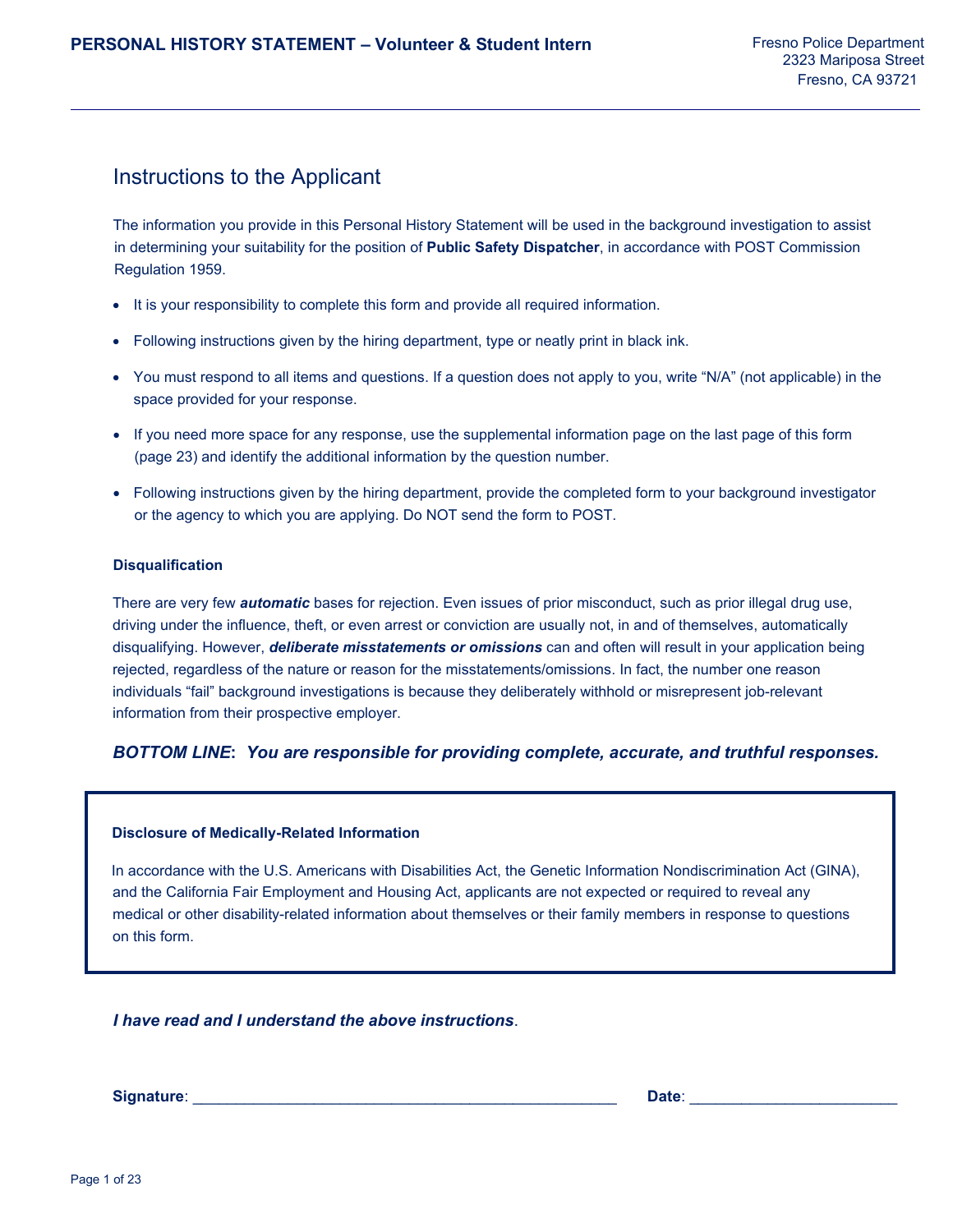| <b>SECTION 1: PERSONAL</b>                       |                                                                                   |                             |                                                         |        |                            |            |     |
|--------------------------------------------------|-----------------------------------------------------------------------------------|-----------------------------|---------------------------------------------------------|--------|----------------------------|------------|-----|
| 1. YOUR FULL NAME                                |                                                                                   |                             |                                                         |        |                            |            |     |
| <b>LAST</b>                                      |                                                                                   | <b>FIRST</b>                |                                                         |        | <b>MIDDLE</b>              |            |     |
|                                                  | 2. OTHER NAMES YOU HAVE USED OR BEEN KNOWN BY (INCLUDE MAIDEN NAME AND NICKNAMES) |                             |                                                         |        |                            |            |     |
|                                                  |                                                                                   |                             |                                                         |        |                            |            | N/A |
| 3. ADDRESS WHERE YOU LIVE                        |                                                                                   |                             |                                                         |        |                            |            |     |
| NUMBER / STREET                                  |                                                                                   |                             |                                                         |        | APT / UNIT                 |            |     |
| <b>CITY</b>                                      |                                                                                   |                             |                                                         |        | <b>STATE</b><br><b>ZIP</b> |            |     |
|                                                  | 4. MAILING ADDRESS, IF DIFFERENT FROM ABOVE (FOR EXAMPLE, PO BOX)                 |                             |                                                         |        |                            |            |     |
|                                                  |                                                                                   |                             |                                                         |        |                            |            |     |
| <b>5. CONTACT NUMBERS</b>                        |                                                                                   |                             |                                                         |        |                            |            |     |
| HOME (                                           | WORK (                                                                            | <b>EXT</b>                  | OTHER (                                                 |        | $\Box$ CELL                | $\Box$ FAX |     |
| <b>6. CONTACT EMAIL</b>                          |                                                                                   |                             | 7. LIST ALL OTHER EMAIL ADDRESSES (SEPARATED BY COMMAS) |        |                            |            |     |
|                                                  |                                                                                   |                             |                                                         |        |                            |            |     |
|                                                  |                                                                                   |                             |                                                         |        |                            |            |     |
|                                                  |                                                                                   |                             |                                                         |        |                            |            |     |
| 8. LEGAL AUTHORIZATION FOR EMPLOYMENT            |                                                                                   |                             |                                                         |        |                            |            |     |
|                                                  |                                                                                   |                             |                                                         |        |                            |            | No  |
| IF NO, explain fully: _____                      |                                                                                   |                             |                                                         |        |                            |            |     |
| 9. BIRTH PLACE (CITY / COUNTY / STATE / COUNTRY) |                                                                                   |                             |                                                         |        |                            |            |     |
|                                                  |                                                                                   |                             |                                                         |        |                            |            |     |
|                                                  |                                                                                   |                             |                                                         |        |                            |            |     |
| 10. BIRTHDATE (MM/DD/YYYY)                       | <b>11. SOCIAL SECURITY NUMBER</b>                                                 | <b>12. DRIVER'S LICENSE</b> |                                                         |        |                            |            |     |
|                                                  |                                                                                   | <b>NUMBER:</b>              |                                                         | STATE: | <b>EXPIRES:</b>            |            |     |
| 13. PHYSICAL DESCRIPTION                         |                                                                                   |                             |                                                         |        |                            |            |     |
| <b>HEIGHT:</b>                                   | <b>WEIGHT:</b>                                                                    |                             | <b>HAIR COLOR:</b>                                      |        | <b>EYE COLOR:</b>          |            |     |

|                                                                                                |                   | <b>SECTION 2: RELATIVES AND REFERENCES</b>  |                                                         |                                    |                                                                                   |                 |            |  |  |  |  |
|------------------------------------------------------------------------------------------------|-------------------|---------------------------------------------|---------------------------------------------------------|------------------------------------|-----------------------------------------------------------------------------------|-----------------|------------|--|--|--|--|
| <b>14. IMMEDIATE FAMILY</b>                                                                    |                   |                                             |                                                         |                                    |                                                                                   |                 |            |  |  |  |  |
| $\bullet$                                                                                      |                   |                                             | Provide all applicable information in the spaces below. | • Mark "Deceased," if appropriate. |                                                                                   |                 |            |  |  |  |  |
| $\bullet$                                                                                      |                   | Mark "N/A" if a category is not applicable. |                                                         |                                    | • If more space is needed, continue on page 23 – reference corresponding numbers. |                 |            |  |  |  |  |
|                                                                                                |                   | 14.A Spouse / Registered Domestic Partner   |                                                         |                                    |                                                                                   | Deceased        | $\Box$ N/A |  |  |  |  |
| <b>NAME</b>                                                                                    |                   |                                             | HOME ADDRESS (NUMBER / STREET / APT)                    |                                    | <b>CITY</b>                                                                       | STATE ZIP       |            |  |  |  |  |
|                                                                                                |                   |                                             |                                                         |                                    |                                                                                   |                 |            |  |  |  |  |
| <b>HOME PHONE</b><br><b>WORK ADDRESS (NUMBER / STREET / SUITE)</b><br><b>CITY</b><br>STATE ZIP |                   |                                             |                                                         |                                    |                                                                                   |                 |            |  |  |  |  |
|                                                                                                |                   |                                             |                                                         |                                    |                                                                                   |                 |            |  |  |  |  |
|                                                                                                | <b>WORK PHONE</b> |                                             | <b>CELL PHONE</b>                                       | <b>EMAIL</b>                       |                                                                                   |                 |            |  |  |  |  |
|                                                                                                |                   |                                             |                                                         |                                    |                                                                                   |                 |            |  |  |  |  |
|                                                                                                |                   | DATE OF MARRIAGE/REGISTRATION               |                                                         |                                    |                                                                                   |                 |            |  |  |  |  |
|                                                                                                |                   | (MM/YYYY)                                   |                                                         |                                    | Is there, or has there ever been, a restraining or stay-away                      |                 | l No       |  |  |  |  |
|                                                                                                |                   |                                             | 14.B Former Spouse / Former Registered Domestic Partner |                                    |                                                                                   | $\Box$ Deceased | $\Box$ N/A |  |  |  |  |
| <b>NAME</b>                                                                                    |                   |                                             | HOME ADDRESS (NUMBER / STREET / APT)                    |                                    | <b>CITY</b>                                                                       | STATE ZIP       |            |  |  |  |  |
|                                                                                                |                   |                                             |                                                         |                                    |                                                                                   |                 |            |  |  |  |  |
|                                                                                                | <b>HOME PHONE</b> |                                             | <b>WORK ADDRESS (NUMBER / STREET / SUITE)</b>           |                                    | <b>CITY</b>                                                                       | STATE ZIP       |            |  |  |  |  |
|                                                                                                |                   |                                             |                                                         |                                    |                                                                                   |                 |            |  |  |  |  |
|                                                                                                | <b>WORK PHONE</b> |                                             | <b>CELL PHONE</b>                                       | <b>EMAIL</b>                       |                                                                                   |                 |            |  |  |  |  |
|                                                                                                |                   |                                             |                                                         |                                    |                                                                                   |                 |            |  |  |  |  |
|                                                                                                |                   | DATE OF MARRIAGE/REGISTRATION               | <b>DATE OF DISSOLUTON</b>                               |                                    |                                                                                   |                 |            |  |  |  |  |
|                                                                                                |                   | (MM/YYYY)                                   | (MM/YYYY)                                               |                                    | Is there, or has there ever been, a restraining or stay-away                      |                 | <b>No</b>  |  |  |  |  |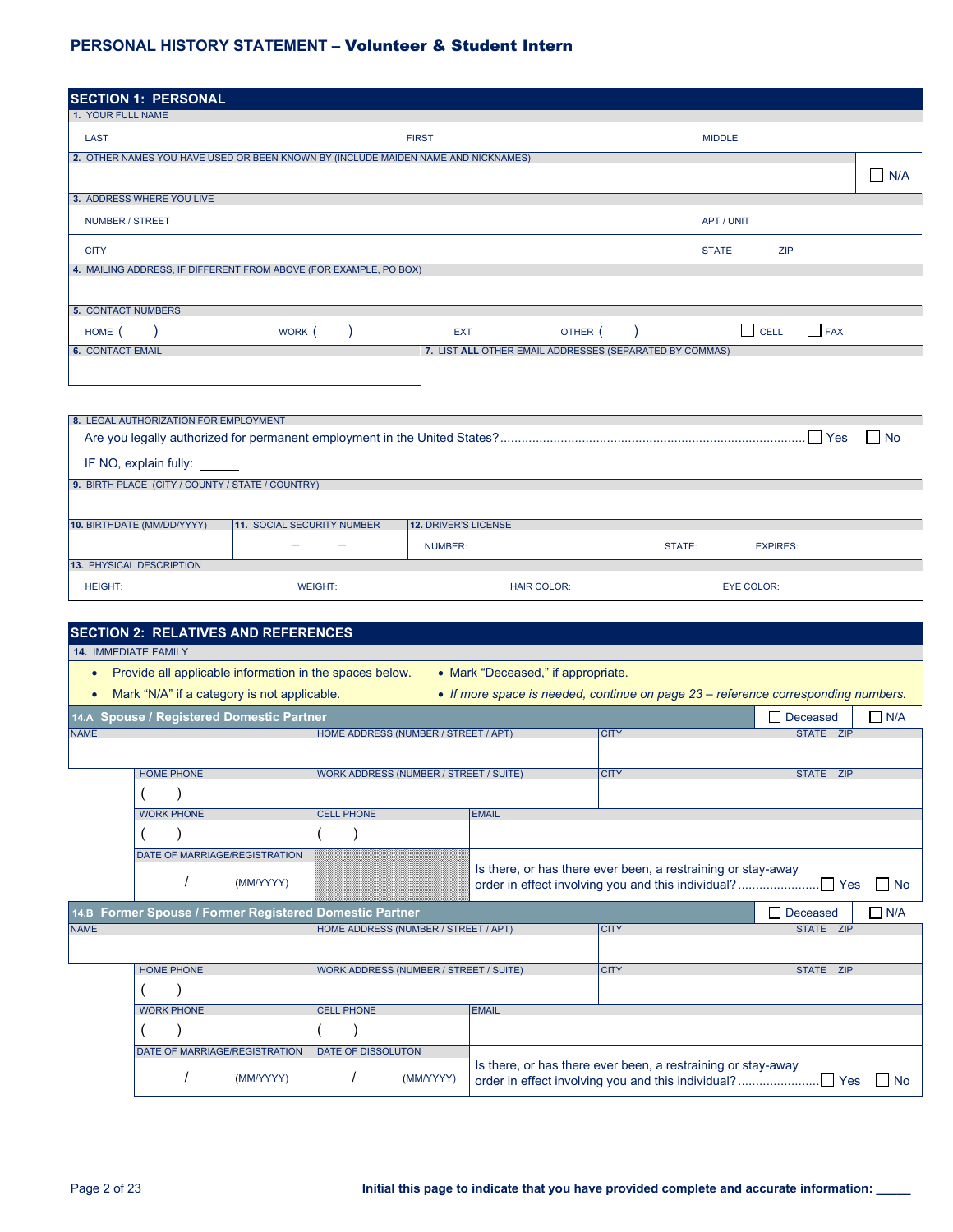|                       | <b>SECTION 2: RELATIVES AND REFERENCES continued</b> |                                                       |                    |                                                                                                                   |                              |                             |              |                      |
|-----------------------|------------------------------------------------------|-------------------------------------------------------|--------------------|-------------------------------------------------------------------------------------------------------------------|------------------------------|-----------------------------|--------------|----------------------|
|                       | 14.C Parents / Guardians / In-laws                   |                                                       |                    |                                                                                                                   |                              |                             |              |                      |
| $\bullet$             |                                                      |                                                       |                    | List ALL parents/guardians/in-laws living or deceased, including biological, adoptive, foster, step-parents, etc. |                              |                             |              |                      |
| $\bullet$             |                                                      |                                                       |                    | If more space is needed, continue on page 23 - reference corresponding numbers.                                   |                              |                             |              |                      |
| 14.C.1                | Parent / Guardian / In-law: Mother                   | $\Box$ Father                                         | $\Box$ Step-mother | $\Box$ Step-father                                                                                                | $\Box$ In-law                | $\Box$ Other:               |              | Deceased             |
| <b>NAME</b>           |                                                      | HOME ADDRESS (NUMBER / STREET / APT)                  |                    |                                                                                                                   | <b>CITY</b>                  |                             | <b>STATE</b> | ZIP                  |
|                       |                                                      |                                                       |                    |                                                                                                                   |                              |                             |              |                      |
|                       | <b>HOME PHONE</b>                                    | <b>MAILING ADDRESS (IF DIFFERENT)</b>                 |                    |                                                                                                                   | <b>CITY</b>                  |                             | <b>STATE</b> | ZIP                  |
|                       | <b>WORK PHONE</b>                                    | <b>CELL PHONE</b>                                     |                    | <b>EMAIL</b>                                                                                                      |                              |                             |              |                      |
|                       |                                                      |                                                       |                    |                                                                                                                   |                              |                             |              |                      |
|                       |                                                      |                                                       |                    |                                                                                                                   |                              |                             |              |                      |
| 14.C.2<br><b>NAME</b> | Parent / Guardian / In-law: Mother                   | $\Box$ Father<br>HOME ADDRESS (NUMBER / STREET / APT) | $\Box$ Step-mother | $\Box$ Step-father                                                                                                | $\Box$ In-law<br><b>CITY</b> | $\Box$ Other:               | <b>STATE</b> | Deceased<br>ப<br>ZIP |
|                       |                                                      |                                                       |                    |                                                                                                                   |                              |                             |              |                      |
|                       | <b>HOME PHONE</b>                                    | MAILING ADDRESS (IF DIFFERENT)                        |                    |                                                                                                                   | <b>CITY</b>                  |                             | <b>STATE</b> | ZIP                  |
|                       |                                                      |                                                       |                    |                                                                                                                   |                              |                             |              |                      |
|                       | <b>WORK PHONE</b>                                    | <b>CELL PHONE</b>                                     |                    | <b>EMAIL</b>                                                                                                      |                              |                             |              |                      |
|                       |                                                      |                                                       |                    |                                                                                                                   |                              |                             |              |                      |
| 14.C.3                | Parent / Guardian / In-law: Mother                   | $\Box$ Father<br>HOME ADDRESS (NUMBER / STREET / APT) | $\Box$ Step-mother | $\Box$ Step-father                                                                                                | $\Box$ In-law                | $\Box$ Other:               |              | Deceased             |
| <b>NAME</b>           |                                                      |                                                       |                    |                                                                                                                   | <b>CITY</b>                  |                             | <b>STATE</b> | ZIP                  |
|                       | <b>HOME PHONE</b>                                    | MAILING ADDRESS (IF DIFFERENT)                        |                    |                                                                                                                   | <b>CITY</b>                  |                             | <b>STATE</b> | ZIP                  |
|                       |                                                      |                                                       |                    |                                                                                                                   |                              |                             |              |                      |
|                       | <b>WORK PHONE</b>                                    | <b>CELL PHONE</b>                                     |                    | <b>EMAIL</b>                                                                                                      |                              |                             |              |                      |
|                       |                                                      |                                                       |                    |                                                                                                                   |                              |                             |              |                      |
| 14.C.4                | Parent / Guardian / In-law: Mother                   | $\Box$ Father                                         | $\Box$ Step-mother | $\Box$ Step-father                                                                                                | $\Box$ In-law                | $\Box$ Other:               |              | Deceased<br>ப        |
| <b>NAME</b>           |                                                      | HOME ADDRESS (NUMBER / STREET / APT)                  |                    |                                                                                                                   | <b>CITY</b>                  |                             | <b>STATE</b> | ZIP                  |
|                       |                                                      |                                                       |                    |                                                                                                                   |                              |                             |              |                      |
|                       | <b>HOME PHONE</b>                                    | MAILING ADDRESS (IF DIFFERENT)                        |                    |                                                                                                                   | <b>CITY</b>                  |                             | <b>STATE</b> | ZIP                  |
|                       | <b>WORK PHONE</b>                                    | <b>CELL PHONE</b>                                     |                    | <b>EMAIL</b>                                                                                                      |                              |                             |              |                      |
|                       |                                                      |                                                       |                    |                                                                                                                   |                              |                             |              |                      |
| 14.C.5                | <b>Parent / Guardian / In-law:</b> Mother            | $\Box$ Father                                         | $\Box$ Step-mother | $\Box$ Step-father                                                                                                | $\Box$ In-law                | $\Box$ Other:               |              | Deceased<br>⊔        |
| <b>NAME</b>           |                                                      | HOME ADDRESS (NUMBER / STREET / APT)                  |                    |                                                                                                                   | <b>CITY</b>                  |                             | <b>STATE</b> | ZIP                  |
|                       |                                                      |                                                       |                    |                                                                                                                   |                              |                             |              |                      |
|                       | <b>HOME PHONE</b>                                    | <b>MAILING ADDRESS (IF DIFFERENT)</b>                 |                    |                                                                                                                   | <b>CITY</b>                  |                             | <b>STATE</b> | ZIP                  |
|                       | $\lambda$                                            |                                                       |                    |                                                                                                                   |                              |                             |              |                      |
|                       | <b>WORK PHONE</b><br>$\lambda$                       | <b>CELL PHONE</b><br>$\mathcal{C}$                    |                    | <b>EMAIL</b>                                                                                                      |                              |                             |              |                      |
|                       |                                                      |                                                       |                    |                                                                                                                   |                              |                             |              |                      |
| 14.C.6<br><b>NAME</b> | <b>Parent / Guardian / In-law:</b> Mother            | HOME ADDRESS (NUMBER / STREET / APT)                  |                    | Father Step-mother Step-father                                                                                    | <b>CITY</b>                  | $\Box$ In-law $\Box$ Other: | <b>STATE</b> | Deceased<br>ZIP      |
|                       |                                                      |                                                       |                    |                                                                                                                   |                              |                             |              |                      |
|                       | <b>HOME PHONE</b>                                    | <b>MAILING ADDRESS (IF DIFFERENT)</b>                 |                    |                                                                                                                   | <b>CITY</b>                  |                             | <b>STATE</b> | ZIP                  |
|                       | $\lambda$                                            |                                                       |                    |                                                                                                                   |                              |                             |              |                      |
|                       | <b>WORK PHONE</b>                                    | <b>CELL PHONE</b>                                     |                    | <b>EMAIL</b>                                                                                                      |                              |                             |              |                      |
|                       | $\lambda$                                            | $\mathcal{L}$                                         |                    |                                                                                                                   |                              |                             |              |                      |

*Supplemental relatives information included on Page 23*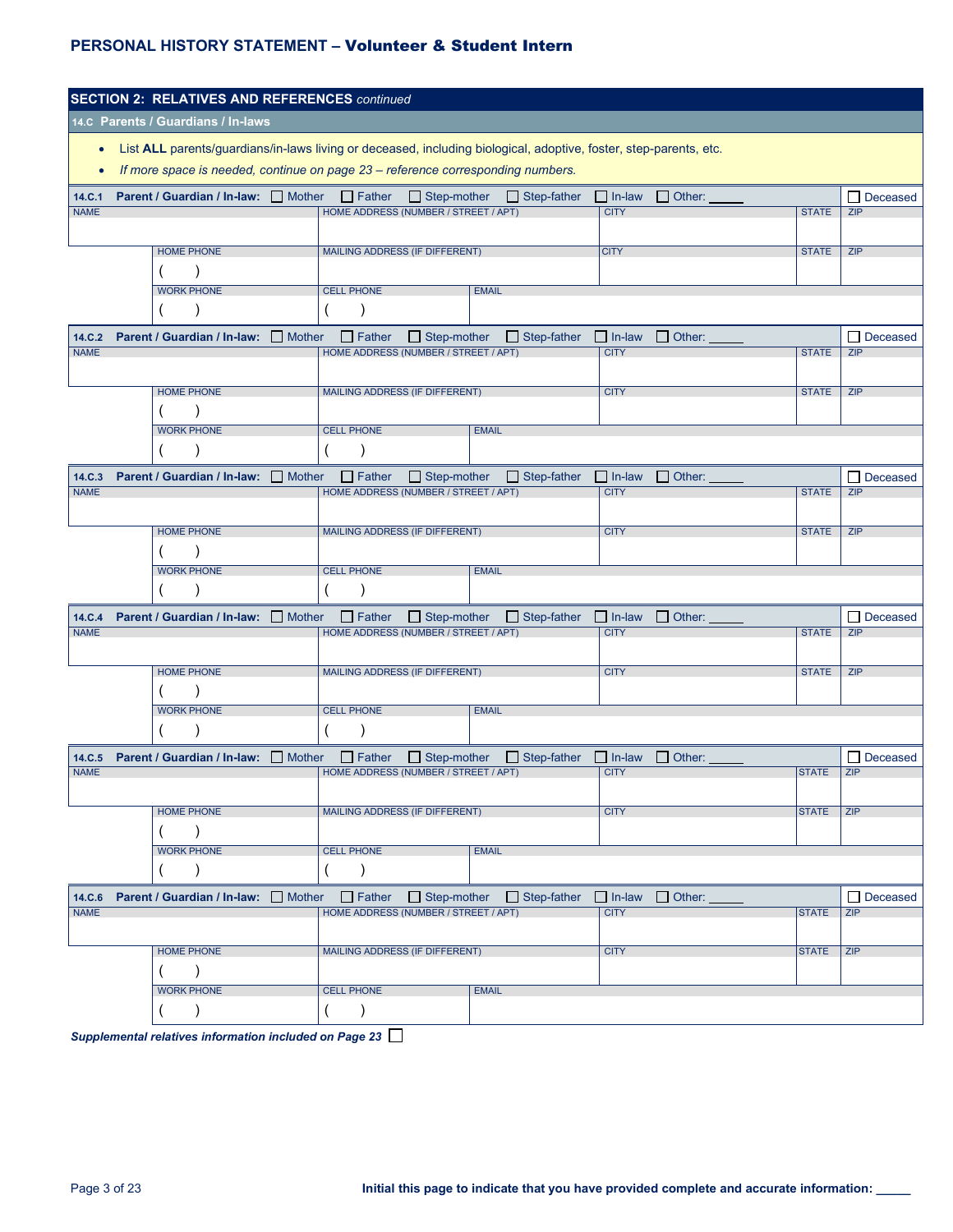| <b>SECTION 2: RELATIVES AND REFERENCES continued</b>                                                                |                   |                         |               |  |                                                                                                                                                                            |               |             |             |            |
|---------------------------------------------------------------------------------------------------------------------|-------------------|-------------------------|---------------|--|----------------------------------------------------------------------------------------------------------------------------------------------------------------------------|---------------|-------------|-------------|------------|
|                                                                                                                     |                   | 14.D Brothers / Sisters |               |  |                                                                                                                                                                            |               |             |             | $\Box$ N/A |
| $\bullet$<br>$\bullet$                                                                                              |                   |                         |               |  | List ALL LIVING siblings, including half-siblings, step-siblings, foster-siblings, etc.<br>If more space is needed, continue on page 23 - reference corresponding numbers. |               |             |             |            |
| 14.D.1                                                                                                              | Sibling:          | $\Box$ Brother          |               |  | $\Box$ Sister $\Box$ Half-brother<br>$\Box$ Half-sister                                                                                                                    | $\Box$ Other: |             |             |            |
| <b>NAME</b>                                                                                                         |                   |                         |               |  | AGE   HOME ADDRESS (NUMBER / STREET / APT)                                                                                                                                 |               | <b>CITY</b> | STATE ZIP   |            |
|                                                                                                                     |                   | <b>HOME PHONE</b>       |               |  | <b>MAILING ADDRESS (IF DIFFERENT)</b>                                                                                                                                      |               | <b>CITY</b> | STATE ZIP   |            |
|                                                                                                                     |                   |                         |               |  |                                                                                                                                                                            |               |             |             |            |
| <b>WORK PHONE</b><br><b>CELL PHONE</b>                                                                              |                   |                         |               |  |                                                                                                                                                                            | <b>EMAIL</b>  |             |             |            |
|                                                                                                                     |                   |                         |               |  |                                                                                                                                                                            |               |             |             |            |
| $\Box$ Sister<br>Sibling:<br>$\Box$ Brother<br>$\Box$ Half-brother<br>$\Box$ Half-sister<br>$\Box$ Other:<br>14.D.2 |                   |                         |               |  |                                                                                                                                                                            |               |             |             |            |
| <b>NAME</b>                                                                                                         |                   |                         |               |  | AGE   HOME ADDRESS (NUMBER / STREET / APT)                                                                                                                                 |               | <b>CITY</b> | STATE ZIP   |            |
|                                                                                                                     |                   | <b>HOME PHONE</b>       |               |  | <b>MAILING ADDRESS (IF DIFFERENT)</b>                                                                                                                                      |               | <b>CITY</b> | STATE ZIP   |            |
|                                                                                                                     |                   |                         |               |  |                                                                                                                                                                            |               |             |             |            |
|                                                                                                                     |                   | <b>WORK PHONE</b>       |               |  | <b>CELL PHONE</b>                                                                                                                                                          | <b>EMAIL</b>  |             |             |            |
|                                                                                                                     |                   |                         |               |  |                                                                                                                                                                            |               |             |             |            |
| 14.D.3                                                                                                              | Sibling:          | $\Box$ Brother          | $\Box$ Sister |  | $\Box$ Half-brother<br>$\Box$ Half-sister                                                                                                                                  | $\Box$ Other: |             |             |            |
| <b>NAME</b>                                                                                                         |                   |                         |               |  | AGE   HOME ADDRESS (NUMBER / STREET / APT)                                                                                                                                 |               | <b>CITY</b> | STATE ZIP   |            |
|                                                                                                                     |                   | <b>HOME PHONE</b>       |               |  | <b>MAILING ADDRESS (IF DIFFERENT)</b>                                                                                                                                      |               | <b>CITY</b> | STATE ZIP   |            |
|                                                                                                                     |                   | <b>WORK PHONE</b>       |               |  | <b>CELL PHONE</b>                                                                                                                                                          | <b>EMAIL</b>  |             |             |            |
|                                                                                                                     |                   |                         |               |  |                                                                                                                                                                            |               |             |             |            |
| 14.D.4                                                                                                              | Sibling:          | $\Box$ Brother          | $\Box$ Sister |  | $\Box$ Half-brother<br>$\Box$ Half-sister                                                                                                                                  | $\Box$ Other: |             |             |            |
| <b>NAME</b>                                                                                                         |                   |                         |               |  | AGE   HOME ADDRESS (NUMBER / STREET / APT)                                                                                                                                 |               | <b>CITY</b> | STATE   ZIP |            |
|                                                                                                                     |                   |                         |               |  |                                                                                                                                                                            |               |             |             |            |
|                                                                                                                     | <b>HOME PHONE</b> |                         |               |  | <b>MAILING ADDRESS (IF DIFFERENT)</b>                                                                                                                                      |               | <b>CITY</b> | STATE ZIP   |            |
|                                                                                                                     |                   |                         |               |  |                                                                                                                                                                            |               |             |             |            |
|                                                                                                                     |                   | <b>WORK PHONE</b>       |               |  | <b>CELL PHONE</b>                                                                                                                                                          | <b>EMAIL</b>  |             |             |            |
|                                                                                                                     |                   |                         |               |  |                                                                                                                                                                            |               |             |             |            |

*Supplemental relatives information included on Page 23*

| 14.E Children                                                                                                                                                                                                                                                                                                                 |           | $\Box$ N/A |  |  |  |  |  |  |  |
|-------------------------------------------------------------------------------------------------------------------------------------------------------------------------------------------------------------------------------------------------------------------------------------------------------------------------------|-----------|------------|--|--|--|--|--|--|--|
| List <b>ALL LIVING</b> children, including natural, adopted, step, and/or foster care.<br>Include any other children who reside with you.<br>Provide the name and contact information of the custodial parent/guardian, if other than you.<br>If more space is needed, continue on page 23 – reference corresponding numbers. |           |            |  |  |  |  |  |  |  |
| $\Box$ Son<br>$\Box$ Daughter<br>$\Box$ Other:<br>Child:<br>14.E.1                                                                                                                                                                                                                                                            |           |            |  |  |  |  |  |  |  |
| <b>NAME</b><br>CUSTODIAL PARENT/GUARDIAN (IF OTHER THAN YOU)<br>AGE                                                                                                                                                                                                                                                           |           |            |  |  |  |  |  |  |  |
| <b>CITY</b><br>ADDRESS (NUMBER / STREET / APT)                                                                                                                                                                                                                                                                                | STATE ZIP |            |  |  |  |  |  |  |  |
|                                                                                                                                                                                                                                                                                                                               |           |            |  |  |  |  |  |  |  |
| <b>CONTACT NUMBER</b><br><b>EMAIL</b>                                                                                                                                                                                                                                                                                         |           |            |  |  |  |  |  |  |  |
|                                                                                                                                                                                                                                                                                                                               |           |            |  |  |  |  |  |  |  |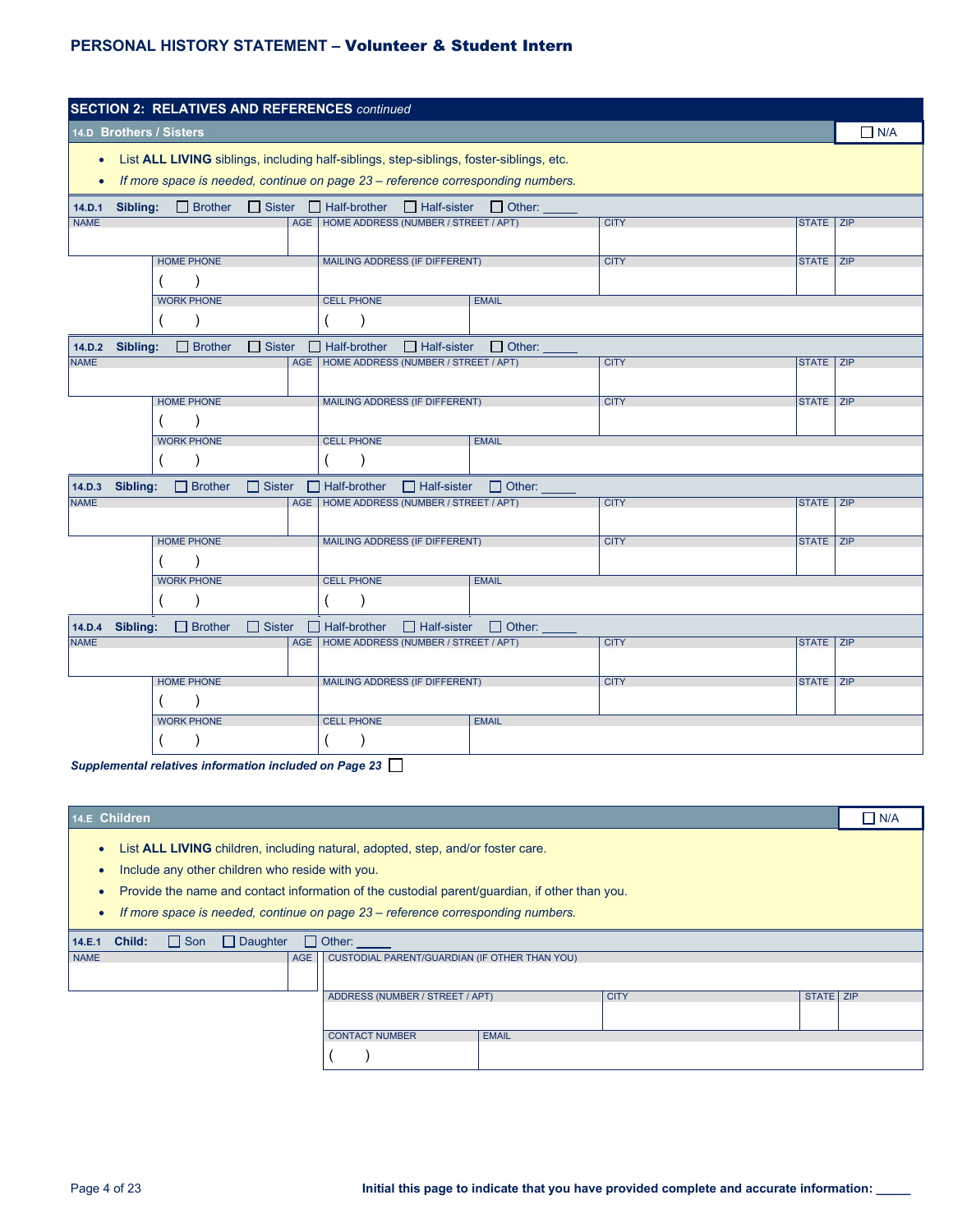|             |               |                            |     | <b>SECTION 2: RELATIVES AND REFERENCES continued</b> |              |             |           |
|-------------|---------------|----------------------------|-----|------------------------------------------------------|--------------|-------------|-----------|
|             | 14.E.2 Child: | □ Son □ Daughter           |     | $\Box$ Other: $\Box$                                 |              |             |           |
| <b>NAME</b> |               |                            |     | AGE   CUSTODIAL PARENT/GUARDIAN (IF OTHER THAN YOU)  |              |             |           |
|             |               |                            |     |                                                      |              |             |           |
|             |               |                            |     | ADDRESS (NUMBER / STREET / APT)                      |              | <b>CITY</b> | STATE ZIP |
|             |               |                            |     |                                                      |              |             |           |
|             |               |                            |     | <b>CONTACT NUMBER</b>                                | <b>EMAIL</b> |             |           |
|             |               |                            |     |                                                      |              |             |           |
| 14.E.3      | Child:        | $\Box$ Son $\Box$ Daughter |     | $\Box$ Other: $\Box$                                 |              |             |           |
| <b>NAME</b> |               |                            | AGE | CUSTODIAL PARENT/GUARDIAN (IF OTHER THAN YOU)        |              |             |           |
|             |               |                            |     |                                                      |              |             |           |
|             |               |                            |     | ADDRESS (NUMBER / STREET / APT)                      |              | <b>CITY</b> | STATE ZIP |
|             |               |                            |     |                                                      |              |             |           |
|             |               |                            |     | <b>CONTACT NUMBER</b>                                | <b>EMAIL</b> |             |           |
|             |               |                            |     |                                                      |              |             |           |
|             | 14.E.4 Child: | $\Box$ Son $\Box$ Daughter |     | $\Box$ Other:                                        |              |             |           |
| <b>NAME</b> |               |                            | AGE | CUSTODIAL PARENT/GUARDIAN (IF OTHER THAN YOU)        |              |             |           |
|             |               |                            |     |                                                      |              |             |           |
|             |               |                            |     | ADDRESS (NUMBER / STREET / APT)                      |              | <b>CITY</b> | STATE ZIP |
|             |               |                            |     |                                                      |              |             |           |
|             |               |                            |     | <b>CONTACT NUMBER</b>                                | <b>EMAIL</b> |             |           |
|             |               |                            |     |                                                      |              |             |           |
|             |               |                            |     | $\blacksquare$                                       |              |             |           |

*Supplemental relatives information included on Page 23*

#### 15. List of references

- List **7-10** people who know you well, such as close personal relationships, social and family friends, teachers, military colleagues, and/or co-workers.
- Do **NOT** include relatives, employers, housemates, or any individuals listed elsewhere.

WORK PHONE **CELL PHONE** EMAIL

 $($  )  $|($  )

• *If more space is needed, continue on page 23 – reference corresponding numbers.*

|      | NAME OF REFERENCE            |  |                   | HOME ADDRESS (NUMBER / STREET / APT)   |              | <b>CITY</b>                          | STATE ZIP        |  |
|------|------------------------------|--|-------------------|----------------------------------------|--------------|--------------------------------------|------------------|--|
| 15.1 |                              |  |                   |                                        |              |                                      |                  |  |
|      |                              |  | <b>HOME PHONE</b> | WORK ADDRESS (NUMBER / STREET / SUITE) |              | <b>CITY</b>                          | STATE ZIP        |  |
|      |                              |  |                   |                                        |              |                                      |                  |  |
|      |                              |  | <b>WORK PHONE</b> | <b>CELL PHONE</b>                      | <b>EMAIL</b> |                                      |                  |  |
|      |                              |  |                   |                                        |              |                                      |                  |  |
|      | How do you know this person? |  |                   |                                        |              | How long have you known this person? |                  |  |
| 15.2 | NAME OF REFERENCE            |  |                   | HOME ADDRESS (NUMBER / STREET / APT)   |              | <b>CITY</b>                          | <b>STATE ZIP</b> |  |
|      |                              |  |                   |                                        |              |                                      |                  |  |
|      |                              |  | <b>HOME PHONE</b> | WORK ADDRESS (NUMBER / STREET / SUITE) |              | <b>CITY</b>                          | <b>STATE ZIP</b> |  |
|      |                              |  |                   |                                        |              |                                      |                  |  |

| <b>WORK PHONE</b>            | <b>CELL PHONE</b>                      | <b>EMAIL</b> |                                      |                  |  |
|------------------------------|----------------------------------------|--------------|--------------------------------------|------------------|--|
|                              |                                        |              |                                      |                  |  |
| How do you know this person? |                                        |              | How long have you known this person? |                  |  |
| <b>NAME OF REFERENCE</b>     | HOME ADDRESS (NUMBER / STREET / APT)   |              | <b>CITY</b>                          | <b>STATE ZIP</b> |  |
|                              |                                        |              |                                      |                  |  |
| <b>HOME PHONE</b>            | WORK ADDRESS (NUMBER / STREET / SUITE) |              | <b>CITY</b>                          | <b>STATE ZIP</b> |  |

| How do you know this person? |  | How long have you known this person? |
|------------------------------|--|--------------------------------------|
|                              |  |                                      |

 $($   $)$ 

**15.3**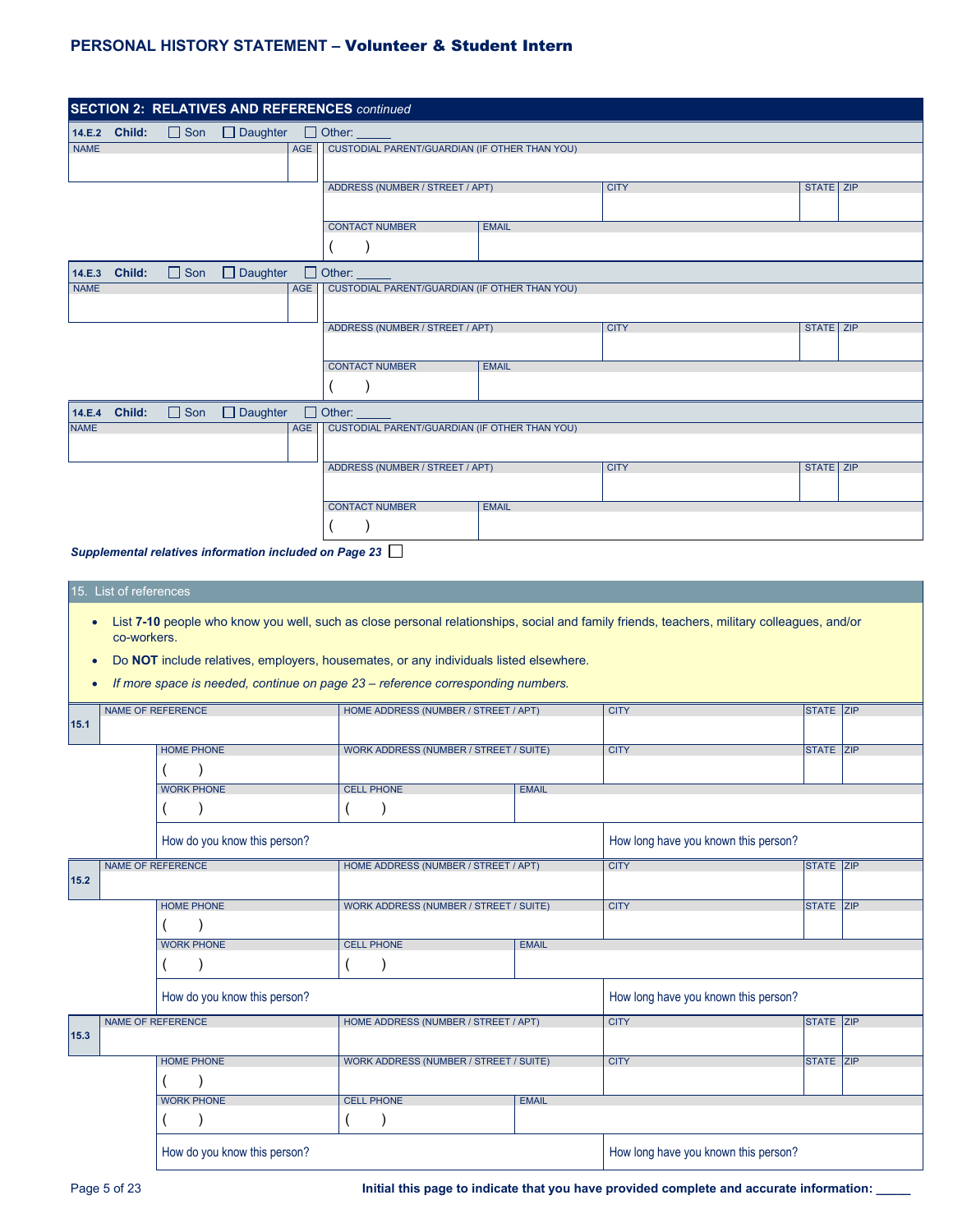|       |  | <b>SECTION 2: RELATIVES AND REFERENCES continued</b> |                                               |              |                                      |              |            |  |  |
|-------|--|------------------------------------------------------|-----------------------------------------------|--------------|--------------------------------------|--------------|------------|--|--|
|       |  | <b>NAME OF REFERENCE</b>                             | HOME ADDRESS (NUMBER / STREET / APT)          |              | <b>CITY</b>                          | STATE ZIP    |            |  |  |
| 15.4  |  |                                                      |                                               |              |                                      |              |            |  |  |
|       |  | <b>HOME PHONE</b>                                    | WORK ADDRESS (NUMBER / STREET / SUITE)        |              | <b>CITY</b>                          | STATE ZIP    |            |  |  |
|       |  |                                                      |                                               |              |                                      |              |            |  |  |
|       |  | <b>WORK PHONE</b>                                    | <b>CELL PHONE</b>                             | <b>EMAIL</b> |                                      |              |            |  |  |
|       |  |                                                      |                                               |              |                                      |              |            |  |  |
|       |  | How do you know this person?                         |                                               |              | How long have you known this person? |              |            |  |  |
| 15.5  |  | <b>NAME OF REFERENCE</b>                             | HOME ADDRESS (NUMBER / STREET / APT)          |              | <b>CITY</b>                          | STATE ZIP    |            |  |  |
|       |  |                                                      |                                               |              |                                      |              |            |  |  |
|       |  | <b>HOME PHONE</b>                                    | WORK ADDRESS (NUMBER / STREET / SUITE)        |              | <b>CITY</b>                          | STATE ZIP    |            |  |  |
|       |  |                                                      |                                               |              |                                      |              |            |  |  |
|       |  | <b>WORK PHONE</b>                                    | <b>CELL PHONE</b>                             | <b>EMAIL</b> |                                      |              |            |  |  |
|       |  |                                                      |                                               |              |                                      |              |            |  |  |
|       |  | How do you know this person?                         |                                               |              | How long have you known this person? |              |            |  |  |
| 15.6  |  | <b>NAME OF REFERENCE</b>                             | HOME ADDRESS (NUMBER / STREET / APT)          |              | <b>CITY</b>                          | <b>STATE</b> | <b>ZIP</b> |  |  |
|       |  | <b>HOME PHONE</b>                                    | <b>WORK ADDRESS (NUMBER / STREET / SUITE)</b> |              | <b>CITY</b>                          | STATE ZIP    |            |  |  |
|       |  |                                                      |                                               |              |                                      |              |            |  |  |
|       |  | <b>WORK PHONE</b>                                    | <b>CELL PHONE</b>                             | <b>EMAIL</b> |                                      |              |            |  |  |
|       |  |                                                      |                                               |              |                                      |              |            |  |  |
|       |  |                                                      |                                               |              |                                      |              |            |  |  |
|       |  | How do you know this person?                         |                                               |              | How long have you known this person? |              |            |  |  |
| 15.7  |  | NAME OF REFERENCE                                    | HOME ADDRESS (NUMBER / STREET / APT)          |              | <b>CITY</b>                          | STATE ZIP    |            |  |  |
|       |  | <b>HOME PHONE</b>                                    | WORK ADDRESS (NUMBER / STREET / SUITE)        |              | <b>CITY</b>                          | STATE ZIP    |            |  |  |
|       |  |                                                      |                                               |              |                                      |              |            |  |  |
|       |  | <b>WORK PHONE</b>                                    | <b>CELL PHONE</b>                             | <b>EMAIL</b> |                                      |              |            |  |  |
|       |  |                                                      |                                               |              |                                      |              |            |  |  |
|       |  |                                                      |                                               |              |                                      |              |            |  |  |
|       |  | How do you know this person?                         |                                               |              | How long have you known this person? |              |            |  |  |
| 15.8  |  | <b>NAME OF REFERENCE</b>                             | HOME ADDRESS (NUMBER / STREET / APT)          |              | <b>CITY</b>                          | STATE ZIP    |            |  |  |
|       |  |                                                      |                                               |              |                                      |              |            |  |  |
|       |  | <b>HOME PHONE</b>                                    | WORK ADDRESS (NUMBER / STREET / SUITE)        |              | <b>CITY</b>                          | STATE ZIP    |            |  |  |
|       |  |                                                      |                                               |              |                                      |              |            |  |  |
|       |  | <b>WORK PHONE</b>                                    | CELL PHONE                                    | EMAIL        |                                      |              |            |  |  |
|       |  |                                                      | (                                             |              |                                      |              |            |  |  |
|       |  | How do you know this person?                         |                                               |              | How long have you known this person? |              |            |  |  |
|       |  | NAME OF REFERENCE                                    | HOME ADDRESS (NUMBER / STREET / APT)          |              | <b>CITY</b>                          | STATE ZIP    |            |  |  |
| 15.9  |  |                                                      |                                               |              |                                      |              |            |  |  |
|       |  | <b>HOME PHONE</b>                                    | WORK ADDRESS (NUMBER / STREET / SUITE)        |              | <b>CITY</b>                          | STATE ZIP    |            |  |  |
|       |  |                                                      |                                               |              |                                      |              |            |  |  |
|       |  | <b>WORK PHONE</b>                                    | <b>CELL PHONE</b>                             | <b>EMAIL</b> |                                      |              |            |  |  |
|       |  |                                                      |                                               |              |                                      |              |            |  |  |
|       |  | How do you know this person?                         |                                               |              | How long have you known this person? |              |            |  |  |
|       |  | NAME OF REFERENCE                                    | HOME ADDRESS (NUMBER / STREET / APT)          |              | <b>CITY</b>                          | STATE ZIP    |            |  |  |
| 15.10 |  |                                                      |                                               |              |                                      |              |            |  |  |
|       |  | <b>HOME PHONE</b>                                    | <b>WORK ADDRESS (NUMBER / STREET / SUITE)</b> |              | <b>CITY</b>                          | STATE ZIP    |            |  |  |
|       |  |                                                      |                                               |              |                                      |              |            |  |  |
|       |  | <b>WORK PHONE</b>                                    | <b>CELL PHONE</b>                             | <b>EMAIL</b> |                                      |              |            |  |  |
|       |  |                                                      |                                               |              |                                      |              |            |  |  |
|       |  | How do you know this person?                         |                                               |              | How long have you known this person? |              |            |  |  |

*Supplemental references information included on Page 23*

Page 6 of 23 **Initial this page to indicate that you have provided complete and accurate information: \_\_\_\_\_**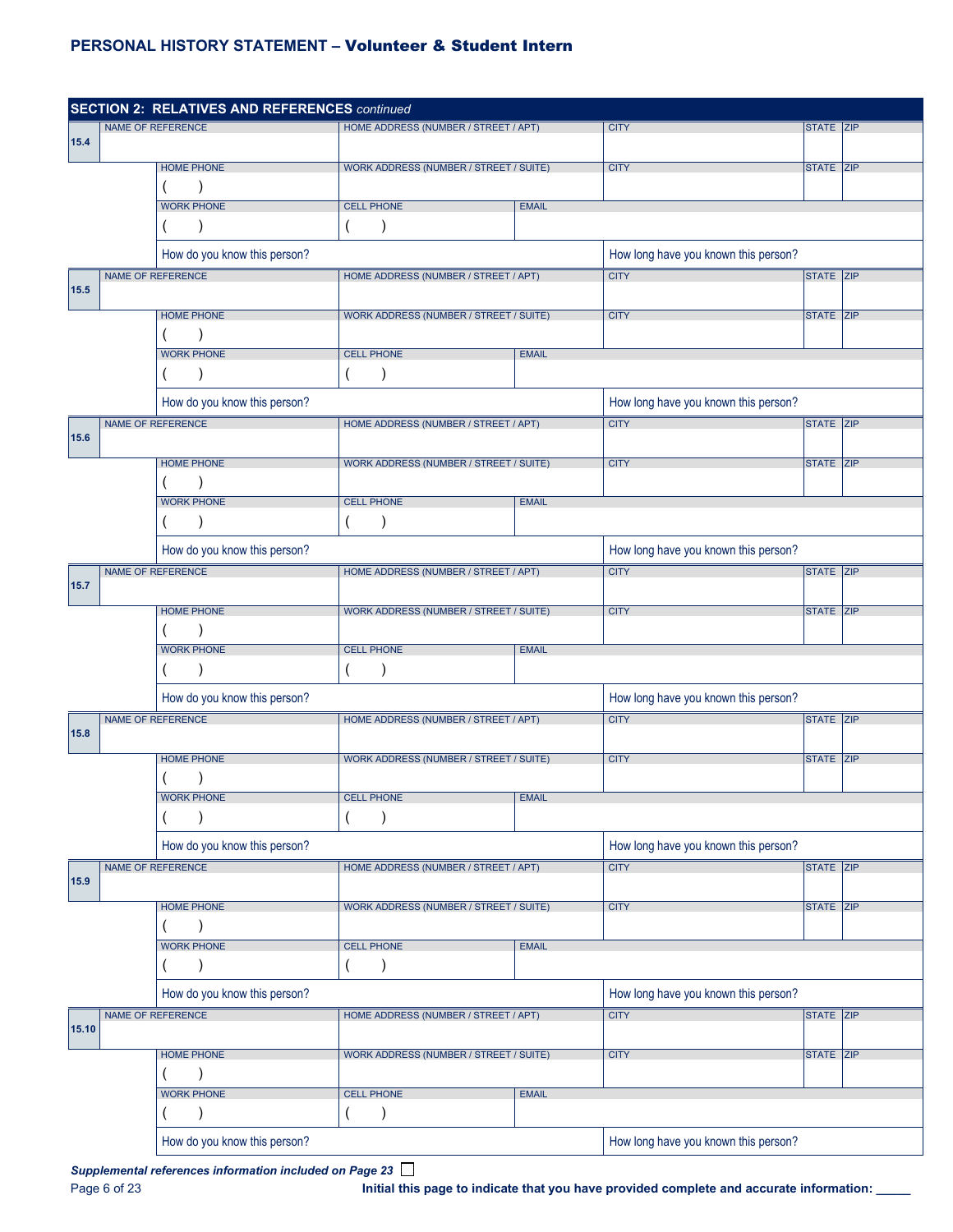|              | <b>SECTION 3: EDUCATION</b>                                                                                                        |                |                |              |                                   |                                              |                              |                   |
|--------------|------------------------------------------------------------------------------------------------------------------------------------|----------------|----------------|--------------|-----------------------------------|----------------------------------------------|------------------------------|-------------------|
| $\bullet$    | NOTE: You may be required to furnish transcripts or other proof to support all of your educational claims in Section 3.            |                |                |              |                                   |                                              |                              |                   |
|              | If more space is needed, continue your response on page 23.                                                                        |                |                |              |                                   |                                              |                              |                   |
|              |                                                                                                                                    |                |                |              |                                   |                                              |                              |                   |
|              | 16. Do you have a high school diploma, High School Equivalency Certificate, or California High School Proficiency Certificate? Yes |                |                |              |                                   |                                              |                              | $\Box$ No         |
| $\boxed{17}$ | LIST HIGH SCHOOL(S) ATTENDED                                                                                                       |                |                |              |                                   |                                              |                              |                   |
| 17.1         | NAME OF HIGH SCHOOL                                                                                                                |                |                |              | FROM (MM/YYYY)                    | TO (MM/YYYY)                                 | <b>DID YOU GRADUATE?</b>     |                   |
|              |                                                                                                                                    |                |                |              |                                   |                                              | $\Box$ Yes                   | $\mathsf{N}$      |
|              |                                                                                                                                    |                | <b>CITY</b>    |              |                                   |                                              |                              | <b>STATE</b>      |
|              |                                                                                                                                    |                |                |              |                                   |                                              |                              |                   |
| 17.2         | NAME OF HIGH SCHOOL                                                                                                                |                |                |              | FROM (MM/YYYY)                    | TO (MM/YYYY)                                 | <b>DID YOU GRADUATE?</b>     |                   |
|              |                                                                                                                                    |                | <b>CITY</b>    |              |                                   | I                                            | $\Box$ Yes $\Box$ No         | <b>STATE</b>      |
|              |                                                                                                                                    |                |                |              |                                   |                                              |                              |                   |
|              |                                                                                                                                    |                |                |              |                                   |                                              |                              |                   |
|              | 18. LIST ALL COLLEGES AND UNIVERSITIES ATTENDED                                                                                    |                |                |              |                                   |                                              |                              |                   |
| 18.1         | NAME OF COLLEGE/UNIVERSITY                                                                                                         | FROM (MM/YYYY) |                |              | TO (MM/YYYY)                      | <b>TOTAL UNITS COMPLETED</b>                 |                              |                   |
|              |                                                                                                                                    |                |                |              |                                   |                                              | QTR SYSTEM SEM SYSTEM        |                   |
|              | <b>ADDRESS (NUMBER / STREET)</b>                                                                                                   |                |                |              |                                   | <b>DEGREE EARNED</b>                         |                              |                   |
|              |                                                                                                                                    |                |                |              |                                   | YES NO TYPE:<br><b>MAJOR / AREA OF STUDY</b> |                              |                   |
|              | <b>CITY</b>                                                                                                                        |                |                | <b>STATE</b> | <b>ZIP</b>                        |                                              |                              |                   |
|              | NAME OF COLLEGE/UNIVERSITY                                                                                                         | FROM (MM/YYYY) |                |              | TO (MM/YYYY)                      | <b>TOTAL UNITS COMPLETED</b>                 |                              |                   |
| 18.2         |                                                                                                                                    |                |                |              |                                   |                                              | QTR SYSTEM SEM SYSTEM        |                   |
|              | <b>ADDRESS (NUMBER / STREET)</b>                                                                                                   |                |                |              |                                   | <b>DEGREE EARNED</b>                         |                              |                   |
|              |                                                                                                                                    |                |                |              |                                   | $\Box$ YES $\Box$ NO TYPE:                   |                              |                   |
|              | <b>CITY</b>                                                                                                                        |                |                | <b>STATE</b> | <b>ZIP</b>                        | <b>MAJOR / AREA OF STUDY</b>                 |                              |                   |
|              |                                                                                                                                    |                |                |              |                                   |                                              |                              |                   |
|              | NAME OF COLLEGE/UNIVERSITY                                                                                                         | FROM (MM/YYYY) |                |              | TO (MM/YYYY)                      | <b>TOTAL UNITS COMPLETED</b>                 |                              |                   |
| 18.3         |                                                                                                                                    |                |                |              |                                   | <b>QTR SYSTEM</b>                            |                              | <b>SEM SYSTEM</b> |
|              | <b>ADDRESS (NUMBER / STREET)</b>                                                                                                   |                |                |              |                                   | <b>DEGREE EARNED</b>                         |                              |                   |
|              |                                                                                                                                    |                |                |              |                                   | YES NO TYPE:                                 |                              |                   |
|              | <b>CITY</b>                                                                                                                        |                |                | <b>STATE</b> | ZIP                               | <b>MAJOR / AREA OF STUDY</b>                 |                              |                   |
|              |                                                                                                                                    |                |                |              |                                   |                                              |                              |                   |
| 19.          | LIST ALL TRADE, VOCATIONAL, AND BUSINESS SCHOOLS / INSTITUTES ATTENDED                                                             |                |                |              |                                   |                                              |                              |                   |
|              | NAME OF TRADE, VOCATIONAL, OR BUSINESS SCHOOL/INSTITUTE                                                                            |                | FROM (MM/YYYY) |              | TO (MM/YYYY)                      |                                              | DID YOU COMPLETE THE COURSE? |                   |
| 19.1         |                                                                                                                                    |                |                |              |                                   |                                              | $\Box$ Yes<br>$\Box$ No      |                   |
|              | <b>CITY</b>                                                                                                                        |                | <b>STATE</b>   |              | <b>TYPE OF SCHOOL OR TRAINING</b> |                                              |                              |                   |
|              |                                                                                                                                    |                |                |              |                                   |                                              |                              |                   |
|              | Supplemental education information included on Page 23                                                                             |                |                |              |                                   |                                              |                              |                   |

|  | LIST ALL POST BASIC COURSES ATTENDED                                                               |                                |                           |
|--|----------------------------------------------------------------------------------------------------|--------------------------------|---------------------------|
|  | 20. Have you ever taken a PC832 (Arrest and/or Firearms) Course? ……………………………………………………………………………………… |                                | l Yes<br>l No             |
|  | IF YES, provide the following information:                                                         |                                |                           |
|  | A. COURSE PRESENTER NAME                                                                           | <b>LOCATION (CITY / STATE)</b> |                           |
|  |                                                                                                    |                                |                           |
|  | <b>B. COURSE COMPLETION</b>                                                                        |                                | COMPLETION DATE (MM/YYYY) |
|  |                                                                                                    | Yes<br>l No                    |                           |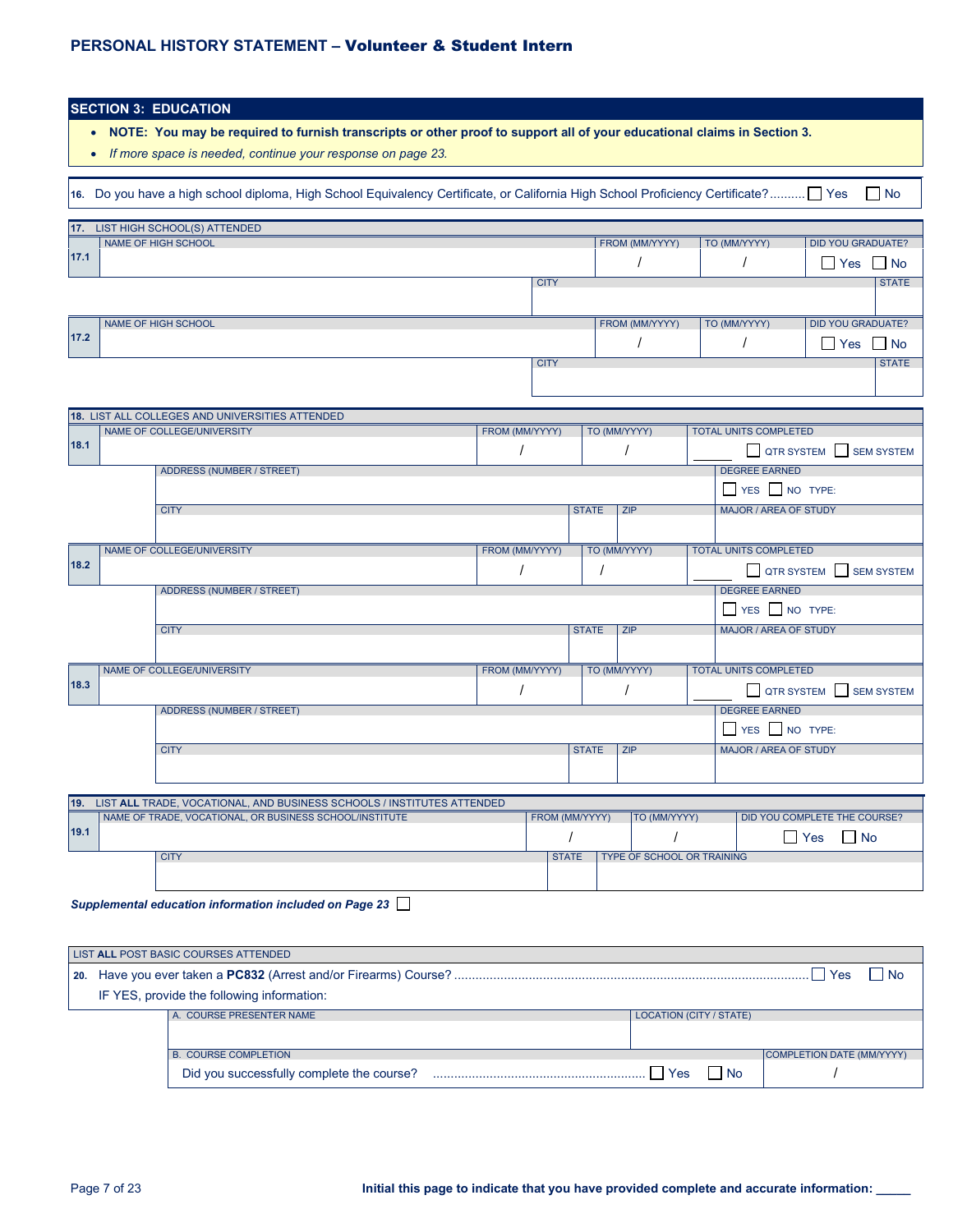|                                                  | <b>SECTION 3: EDUCATION continued</b>                                                                                                                                                                                                                                                                                                                                                                                                                                                                                                                       |              |            |                                                |              |                                                        |                                     |              |                                       |
|--------------------------------------------------|-------------------------------------------------------------------------------------------------------------------------------------------------------------------------------------------------------------------------------------------------------------------------------------------------------------------------------------------------------------------------------------------------------------------------------------------------------------------------------------------------------------------------------------------------------------|--------------|------------|------------------------------------------------|--------------|--------------------------------------------------------|-------------------------------------|--------------|---------------------------------------|
|                                                  | 21. Have you ever attended a POST Basic Course/Academy: Regular, Modular, Specialized Investigators', Reserve, or Dispatcher? Yes                                                                                                                                                                                                                                                                                                                                                                                                                           |              |            |                                                |              |                                                        |                                     |              | l No                                  |
|                                                  | IF YES, provide the following information:                                                                                                                                                                                                                                                                                                                                                                                                                                                                                                                  |              |            |                                                |              |                                                        |                                     |              |                                       |
| 21.1                                             | NAME OF COURSE PRESENTER/ACADEMY                                                                                                                                                                                                                                                                                                                                                                                                                                                                                                                            |              |            | FROM (MM/YYYY)                                 | TO (MM/YYYY) |                                                        | DID YOU PASS/GRADUATE?              |              |                                       |
|                                                  | <b>LOCATION (CITY, STATE)</b>                                                                                                                                                                                                                                                                                                                                                                                                                                                                                                                               |              |            | NAME OF TRAINING OFFICER / ACADEMY COORDINATOR |              |                                                        | $\Box$ Yes<br><b>CONTACT NUMBER</b> |              | $\Box$ No                             |
|                                                  |                                                                                                                                                                                                                                                                                                                                                                                                                                                                                                                                                             |              |            |                                                |              |                                                        |                                     |              |                                       |
|                                                  | NAME OF COURSE PRESENTER/ACADEMY                                                                                                                                                                                                                                                                                                                                                                                                                                                                                                                            |              |            | FROM (MM/YYYY)                                 | TO (MM/YYYY) |                                                        | <b>DID YOU PASS/GRADUATE?</b>       |              |                                       |
| 21.2                                             |                                                                                                                                                                                                                                                                                                                                                                                                                                                                                                                                                             |              |            |                                                |              |                                                        | $\Box$ Yes                          |              | No                                    |
|                                                  | <b>LOCATION (CITY, STATE)</b>                                                                                                                                                                                                                                                                                                                                                                                                                                                                                                                               |              |            | NAME OF TRAINING OFFICER / ACADEMY COORDINATOR |              |                                                        | <b>CONTACT NUMBER</b>               |              |                                       |
|                                                  |                                                                                                                                                                                                                                                                                                                                                                                                                                                                                                                                                             |              |            |                                                |              |                                                        |                                     |              |                                       |
|                                                  | Supplemental POST basic courses information included on Page 23                                                                                                                                                                                                                                                                                                                                                                                                                                                                                             |              |            |                                                |              |                                                        |                                     |              |                                       |
|                                                  | 22. Have you ever been subject to any disciplinary action, including academic probation, civil fine, suspension, or expulsion<br>IF YES, describe in detail below. Starting with high school, list any and all disciplinary actions received in any school, educational institution, or<br>POST basic course. Include when the disciplinary action(s) occurred, name of school(s)/academy, and explanation of circumstances.<br>23. Since the age of 18, have you cheated on an exam, or assisted another person in cheating on an exam, or participated in |              |            |                                                |              |                                                        |                                     |              | $\overline{\phantom{a}}$ No<br>– I No |
|                                                  | IF YES, explain circumstances.                                                                                                                                                                                                                                                                                                                                                                                                                                                                                                                              |              |            |                                                |              |                                                        |                                     |              |                                       |
|                                                  | <b>SECTION 4: RESIDENCE HISTORY</b>                                                                                                                                                                                                                                                                                                                                                                                                                                                                                                                         |              |            |                                                |              |                                                        |                                     |              |                                       |
| $\bullet$<br>$\bullet$<br>$\bullet$<br>$\bullet$ | 24. LIST OF RESIDENCES<br>List all residences during the last 10 years or since age 15.<br>Provide complete addresses (include markers such as Street, Drive, Road, East, West, etc., and unit/apt/dormitory). Do NOT use PO Boxes.<br>If the residence is a military base, identify name of base in address, nearest city, state, and zip code. Do NOT list military barracks mates<br>unless you shared individual quarters.<br>If more space is needed, continue your response on page 23.                                                               |              |            |                                                |              |                                                        |                                     |              |                                       |
| 24.1                                             | ADDRESS WHERE YOU NOW LIVE (NUMBER / STREET / APT)                                                                                                                                                                                                                                                                                                                                                                                                                                                                                                          |              |            |                                                |              | FROM (MM/YYYY)                                         |                                     | TO (MM/YYYY) |                                       |
|                                                  | <b>CITY</b>                                                                                                                                                                                                                                                                                                                                                                                                                                                                                                                                                 | <b>STATE</b> | <b>ZIP</b> |                                                |              | IF RENTING: PROPERTY MANAGER, RENT COLLECTOR, OR OWNER |                                     |              | <b>Present</b>                        |
|                                                  |                                                                                                                                                                                                                                                                                                                                                                                                                                                                                                                                                             |              |            |                                                |              |                                                        |                                     |              |                                       |
|                                                  | MAILING ADDRESS OF PROPERTY MANAGER, RENT COLLECTOR, OR OWNER (NUMBER / STREET / APT / PO BOX)                                                                                                                                                                                                                                                                                                                                                                                                                                                              |              |            |                                                |              | <b>CONTACT NUMBER</b>                                  |                                     |              |                                       |
|                                                  |                                                                                                                                                                                                                                                                                                                                                                                                                                                                                                                                                             |              |            |                                                |              |                                                        |                                     |              |                                       |
|                                                  | <b>CITY</b>                                                                                                                                                                                                                                                                                                                                                                                                                                                                                                                                                 | STATE ZIP    |            | <b>EMAIL</b>                                   |              |                                                        |                                     |              |                                       |
|                                                  | Name(s) of those with whom you live:                                                                                                                                                                                                                                                                                                                                                                                                                                                                                                                        |              |            |                                                |              |                                                        |                                     |              |                                       |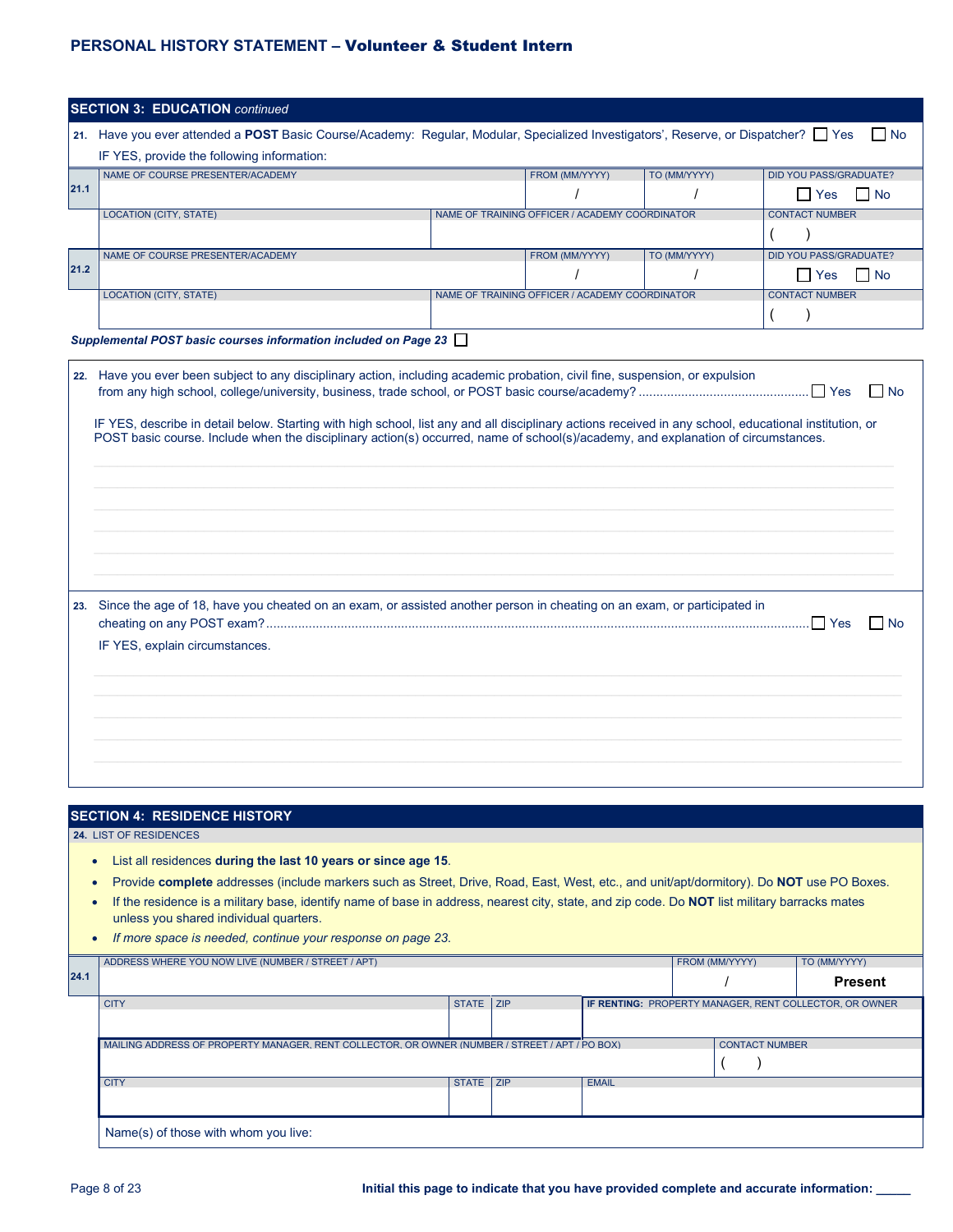|      | <b>SECTION 4: RESIDENCE HISTORY continued</b>                                                  |              |     |              |                |                       |                                                        |  |  |  |
|------|------------------------------------------------------------------------------------------------|--------------|-----|--------------|----------------|-----------------------|--------------------------------------------------------|--|--|--|
|      | FORMER ADDRESS (NUMBER / STREET / APT)                                                         |              |     |              | FROM (MM/YYYY) |                       | TO (MM/YYYY)                                           |  |  |  |
| 24.2 |                                                                                                |              |     |              |                |                       |                                                        |  |  |  |
|      | <b>CITY</b>                                                                                    | STATE ZIP    |     |              |                |                       | IF RENTING: PROPERTY MANAGER, RENT COLLECTOR, OR OWNER |  |  |  |
|      |                                                                                                |              |     |              |                |                       |                                                        |  |  |  |
|      | MAILING ADDRESS OF PROPERTY MANAGER, RENT COLLECTOR, OR OWNER (NUMBER / STREET / APT / PO BOX) |              |     |              |                | <b>CONTACT NUMBER</b> |                                                        |  |  |  |
|      |                                                                                                |              |     |              |                |                       |                                                        |  |  |  |
|      | <b>CITY</b>                                                                                    | STATE ZIP    |     | <b>EMAIL</b> |                |                       |                                                        |  |  |  |
|      |                                                                                                |              |     |              |                |                       |                                                        |  |  |  |
|      | Name(s) of those with whom you lived:                                                          |              |     |              |                |                       |                                                        |  |  |  |
|      | Reason for moving:                                                                             |              |     |              |                |                       |                                                        |  |  |  |
|      | FORMER ADDRESS (NUMBER / STREET / APT)                                                         |              |     |              | FROM (MM/YYYY) |                       | TO (MM/YYYY)                                           |  |  |  |
| 24.3 |                                                                                                |              |     |              |                |                       |                                                        |  |  |  |
|      | <b>CITY</b>                                                                                    | STATE ZIP    |     |              |                |                       | IF RENTING: PROPERTY MANAGER, RENT COLLECTOR, OR OWNER |  |  |  |
|      |                                                                                                |              |     |              |                |                       |                                                        |  |  |  |
|      | MAILING ADDRESS OF PROPERTY MANAGER, RENT COLLECTOR, OR OWNER (NUMBER / STREET / APT / PO BOX) |              |     |              |                | <b>CONTACT NUMBER</b> |                                                        |  |  |  |
|      |                                                                                                |              |     |              |                |                       |                                                        |  |  |  |
|      | <b>CITY</b>                                                                                    | STATE ZIP    |     | <b>EMAIL</b> |                |                       |                                                        |  |  |  |
|      |                                                                                                |              |     |              |                |                       |                                                        |  |  |  |
|      | Name(s) of those with whom you lived:                                                          |              |     |              |                |                       |                                                        |  |  |  |
|      | Reason for moving:                                                                             |              |     |              |                |                       |                                                        |  |  |  |
|      | FORMER ADDRESS (NUMBER / STREET / APT)                                                         |              |     |              |                | FROM (MM/YYYY)        | TO (MM/YYYY)                                           |  |  |  |
| 24.4 |                                                                                                |              |     |              |                |                       |                                                        |  |  |  |
|      | <b>CITY</b>                                                                                    | STATE ZIP    |     |              |                |                       | IF RENTING: PROPERTY MANAGER, RENT COLLECTOR, OR OWNER |  |  |  |
|      |                                                                                                |              |     |              |                |                       |                                                        |  |  |  |
|      | MAILING ADDRESS OF PROPERTY MANAGER, RENT COLLECTOR, OR OWNER (NUMBER / STREET / APT / PO BOX) |              |     |              |                | <b>CONTACT NUMBER</b> |                                                        |  |  |  |
|      |                                                                                                |              |     |              |                | $\lambda$             |                                                        |  |  |  |
|      | <b>CITY</b>                                                                                    | STATE ZIP    |     | <b>EMAIL</b> |                |                       |                                                        |  |  |  |
|      |                                                                                                |              |     |              |                |                       |                                                        |  |  |  |
|      | Name(s) of those with whom you lived:                                                          |              |     |              |                |                       |                                                        |  |  |  |
|      | Reason for moving:                                                                             |              |     |              |                |                       |                                                        |  |  |  |
|      | FORMER ADDRESS (NUMBER / STREET / APT)                                                         |              |     |              |                | FROM (MM/YYYY)        | TO (MM/YYYY)                                           |  |  |  |
| 24.5 |                                                                                                |              |     |              |                |                       |                                                        |  |  |  |
|      | <b>CITY</b>                                                                                    | <b>STATE</b> | ZIP |              |                |                       | IF RENTING: PROPERTY MANAGER, RENT COLLECTOR, OR OWNER |  |  |  |
|      |                                                                                                |              |     |              |                |                       |                                                        |  |  |  |
|      | MAILING ADDRESS OF PROPERTY MANAGER, RENT COLLECTOR, OR OWNER (NUMBER / STREET / APT / PO BOX) |              |     |              |                | <b>CONTACT NUMBER</b> |                                                        |  |  |  |
|      |                                                                                                |              |     |              |                |                       |                                                        |  |  |  |
|      | <b>CITY</b>                                                                                    | STATE ZIP    |     | <b>EMAIL</b> |                |                       |                                                        |  |  |  |
|      |                                                                                                |              |     |              |                |                       |                                                        |  |  |  |
|      | Name(s) of those with whom you lived:                                                          |              |     |              |                |                       |                                                        |  |  |  |
|      | Reason for moving:                                                                             |              |     |              |                |                       |                                                        |  |  |  |
|      | Supplemental residence information included on Page 23                                         |              |     |              |                |                       |                                                        |  |  |  |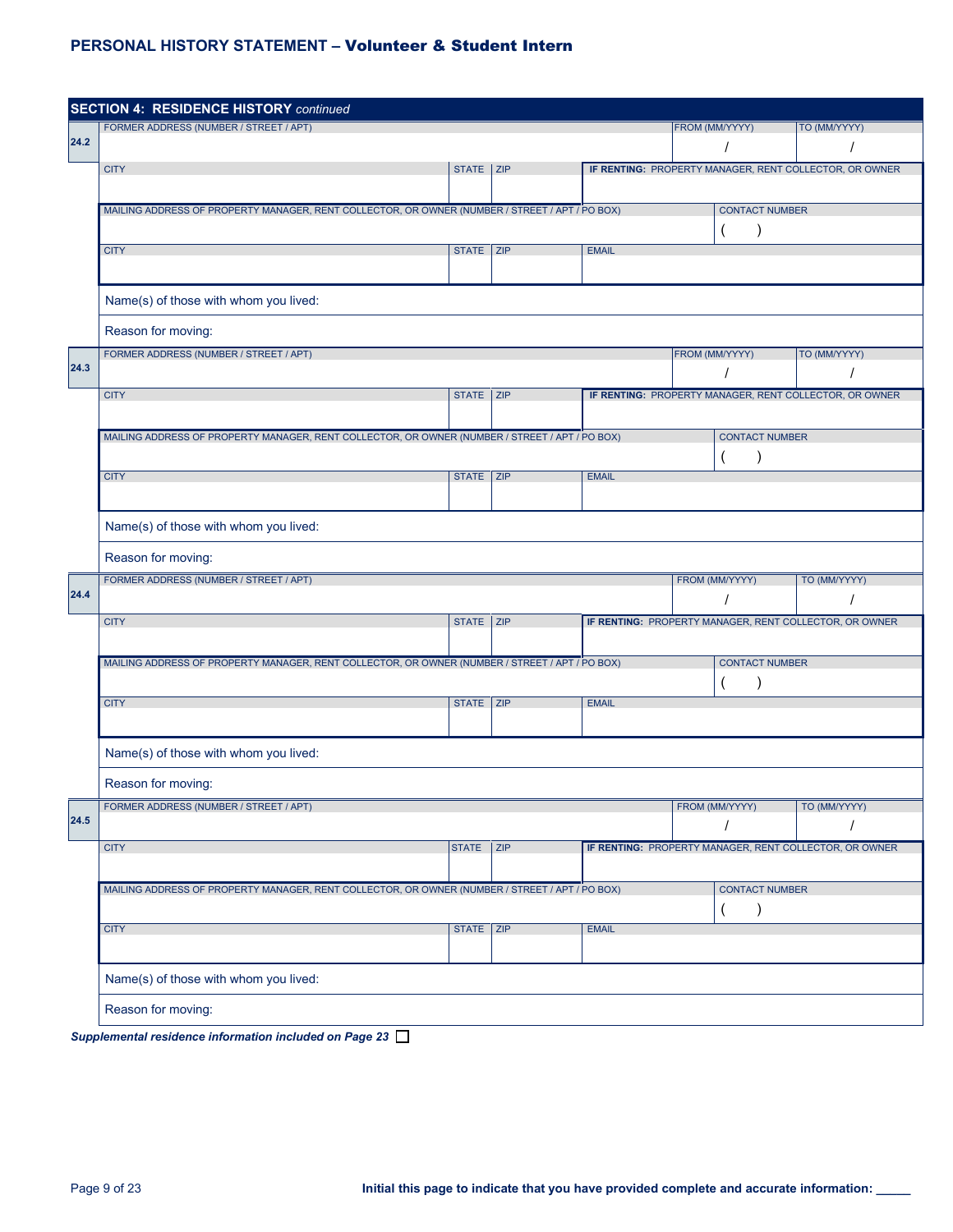|           |                        | <b>SECTION 4: RESIDENCE HISTORY continued</b>                                                                                             |              |                       |                      |
|-----------|------------------------|-------------------------------------------------------------------------------------------------------------------------------------------|--------------|-----------------------|----------------------|
|           | 25. LIST OF HOUSEMATES |                                                                                                                                           |              |                       |                      |
| $\bullet$ |                        | Provide contact information for all housemates listed in Question 24 with whom you have resided during the past 10 years or since age 15. |              |                       |                      |
| $\bullet$ |                        | Do NOT list anyone for whom you have already provided contact information.                                                                |              |                       |                      |
| $\bullet$ |                        | If more space is needed, continue your response on page 23.                                                                               |              |                       |                      |
| 25.1      |                        | <b>NAME OF HOUSEMATE</b>                                                                                                                  |              | <b>CONTACT NUMBER</b> |                      |
|           |                        |                                                                                                                                           |              |                       |                      |
|           |                        | CURRENT ADDRESS IF DIFFERENT (NUMBER / STREET / APT)                                                                                      | <b>CITY</b>  |                       | STATE ZIP            |
|           |                        | NATURE OF RELATIONSHIP (E.G., RELATIVE, LANDLORD, FRIEND, HOUSEMATE ONLY, ETC.)                                                           | <b>EMAIL</b> |                       |                      |
|           |                        |                                                                                                                                           |              |                       |                      |
|           |                        | <b>NAME OF HOUSEMATE</b>                                                                                                                  |              | <b>CONTACT NUMBER</b> |                      |
| 25.2      |                        |                                                                                                                                           |              |                       |                      |
|           |                        | CURRENT ADDRESS IF DIFFERENT (NUMBER / STREET / APT)                                                                                      | <b>CITY</b>  |                       | STATE ZIP            |
|           |                        |                                                                                                                                           |              |                       |                      |
|           |                        | NATURE OF RELATIONSHIP (E.G., RELATIVE, LANDLORD, FRIEND, HOUSEMATE ONLY, ETC.)                                                           | <b>EMAIL</b> |                       |                      |
|           |                        |                                                                                                                                           |              |                       |                      |
|           |                        | <b>NAME OF HOUSEMATE</b>                                                                                                                  |              | <b>CONTACT NUMBER</b> |                      |
| 25.3      |                        |                                                                                                                                           |              |                       |                      |
|           |                        | CURRENT ADDRESS IF DIFFERENT (NUMBER / STREET / APT)                                                                                      | <b>CITY</b>  |                       | <b>STATE</b><br> Z P |
|           |                        |                                                                                                                                           |              |                       |                      |
|           |                        | NATURE OF RELATIONSHIP (E.G., RELATIVE, LANDLORD, FRIEND, HOUSEMATE ONLY, ETC.)                                                           | <b>EMAIL</b> |                       |                      |
|           |                        | <b>NAME OF HOUSEMATE</b>                                                                                                                  |              | <b>CONTACT NUMBER</b> |                      |
| 25.4      |                        |                                                                                                                                           |              |                       |                      |
|           |                        | CURRENT ADDRESS IF DIFFERENT (NUMBER / STREET / APT)                                                                                      | <b>CITY</b>  |                       | STATE ZIP            |
|           |                        |                                                                                                                                           |              |                       |                      |
|           |                        | NATURE OF RELATIONSHIP (E.G., RELATIVE, LANDLORD, FRIEND, HOUSEMATE ONLY, ETC.)                                                           | <b>EMAIL</b> |                       |                      |
|           |                        |                                                                                                                                           |              |                       |                      |
|           |                        | <b>NAME OF HOUSEMATE</b>                                                                                                                  |              | <b>CONTACT NUMBER</b> |                      |
| 25.5      |                        |                                                                                                                                           |              |                       |                      |
|           |                        | CURRENT ADDRESS IF DIFFERENT (NUMBER / STREET / APT)                                                                                      | <b>CITY</b>  |                       | STATE ZIP            |
|           |                        |                                                                                                                                           |              |                       |                      |
|           |                        | NATURE OF RELATIONSHIP (E.G., RELATIVE, LANDLORD, FRIEND, HOUSEMATE ONLY, ETC.)                                                           | <b>EMAIL</b> |                       |                      |
|           |                        |                                                                                                                                           |              |                       |                      |
| 25.6      |                        | NAME OF HOUSEMATE                                                                                                                         |              | <b>CONTACT NUMBER</b> |                      |
|           |                        | CURRENT ADDRESS IF DIFFERENT (NUMBER / STREET / APT)                                                                                      | <b>CITY</b>  |                       | STATE ZIP            |
|           |                        |                                                                                                                                           |              |                       |                      |
|           |                        | NATURE OF RELATIONSHIP (E.G., RELATIVE, LANDLORD, FRIEND, HOUSEMATE ONLY, ETC.)                                                           | <b>EMAIL</b> |                       |                      |
|           |                        |                                                                                                                                           |              |                       |                      |
|           |                        | Supplemental housemate information included on Page 23                                                                                    |              |                       |                      |
|           |                        |                                                                                                                                           |              |                       |                      |
|           |                        |                                                                                                                                           |              |                       | $\Box$ Yes<br>l No   |
|           |                        |                                                                                                                                           |              |                       |                      |
|           |                        |                                                                                                                                           |              |                       | Yes<br>  No          |
|           |                        |                                                                                                                                           |              |                       |                      |
|           |                        | If you answered "YES" to Questions 26 and/or 27, explain (include when, where, and circumstances):                                        |              |                       |                      |
|           |                        |                                                                                                                                           |              |                       |                      |
|           |                        |                                                                                                                                           |              |                       |                      |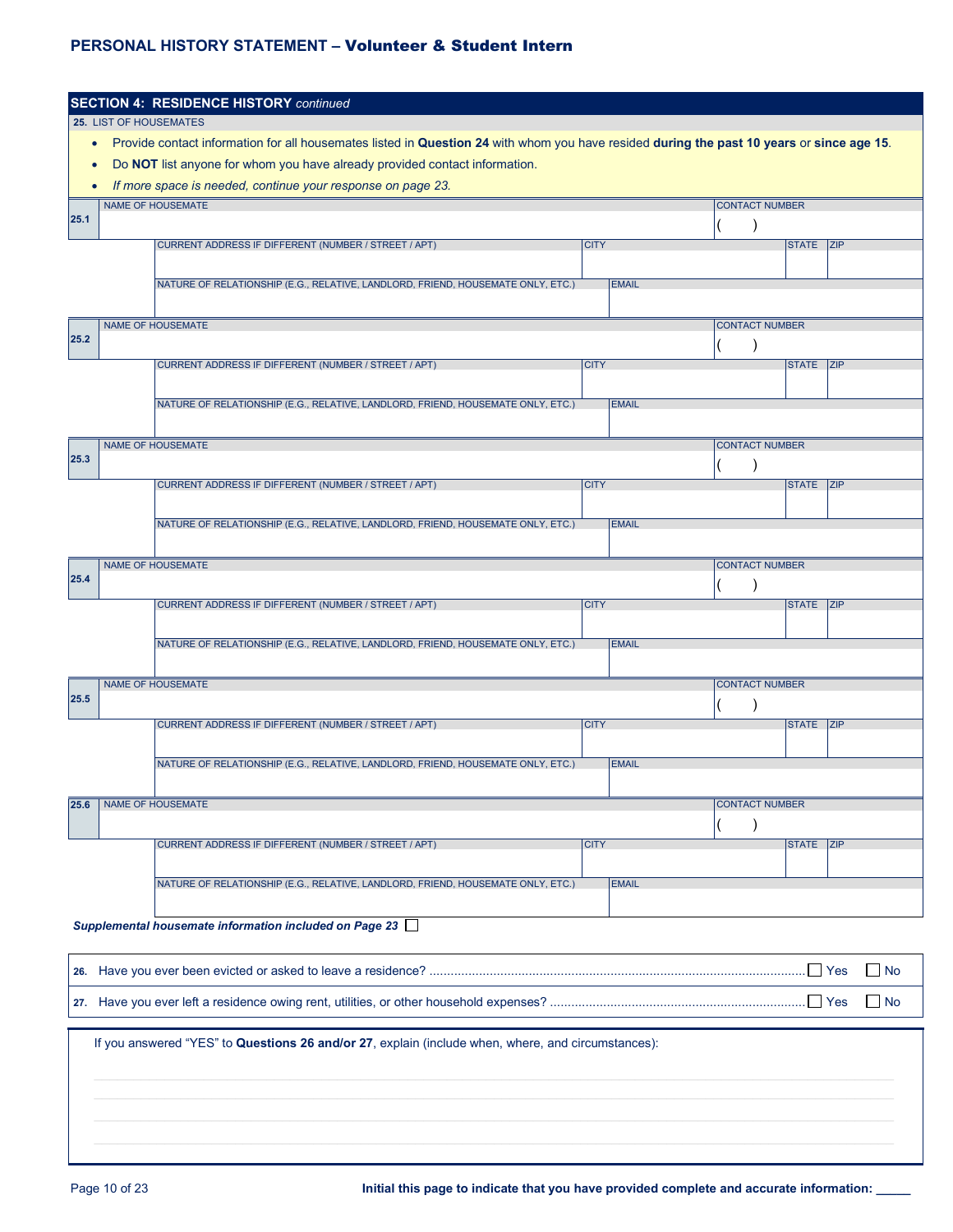|      | or most recent.)<br>List ALL periods of unemployment in excess of 30 days.<br>If more space is needed, continue your response on page 23. | If you have military experience, including reserve duty, enter your military base, assignments, or unit of assignment. |      |              |                                    |                                                                                 |                       |  |              |
|------|-------------------------------------------------------------------------------------------------------------------------------------------|------------------------------------------------------------------------------------------------------------------------|------|--------------|------------------------------------|---------------------------------------------------------------------------------|-----------------------|--|--------------|
| 28.1 | NAME OF CURRENT EMPLOYER OR MILITARY UNIT                                                                                                 |                                                                                                                        |      |              |                                    |                                                                                 | FROM (MM/YYYY)        |  | TO (MM/YYYY) |
|      | ADDRESS (NUMBER / STREET / SUITE / OR BASE)                                                                                               |                                                                                                                        |      |              |                                    |                                                                                 | <b>CONTACT NUMBER</b> |  | <b>EXT</b>   |
|      | <b>CITY</b>                                                                                                                               |                                                                                                                        |      | <b>STATE</b> | ZIP                                | <b>EMAIL</b>                                                                    |                       |  |              |
|      | <b>JOB TITLE / RANK</b>                                                                                                                   |                                                                                                                        |      |              |                                    | TYPE OF EMPLOYMENT (CHECK ALL THAT APPLY)<br>FT PT Temp Self-employed Volunteer |                       |  |              |
|      | <b>DUTIES / ASSIGNMENTS</b>                                                                                                               |                                                                                                                        |      |              | <b>REASON FOR WANTING TO LEAVE</b> |                                                                                 |                       |  |              |
|      | <b>SUPERVISOR</b>                                                                                                                         | <b>CONTACT NUMBER</b>                                                                                                  | EXT. |              | <b>EMAIL</b>                       |                                                                                 |                       |  |              |
|      | <b>NAMES OF CO-WORKERS</b><br>1)                                                                                                          | <b>CONTACT NUMBER</b>                                                                                                  | EXT. |              | <b>EMAIL</b>                       |                                                                                 |                       |  |              |
|      | 2)                                                                                                                                        |                                                                                                                        |      |              |                                    |                                                                                 |                       |  |              |
|      | IF YES, explain:                                                                                                                          |                                                                                                                        |      |              |                                    |                                                                                 |                       |  | $\Box$ No    |

|      |                                                                                                                    | PERIOD OF UNEMPLOYMENT (CHECK APPLICABLE)            |  |                       |  |               |                  |                                    |              | FROM (MM/YYYY)                            | TO (MM/YYYY) |
|------|--------------------------------------------------------------------------------------------------------------------|------------------------------------------------------|--|-----------------------|--|---------------|------------------|------------------------------------|--------------|-------------------------------------------|--------------|
| 28.2 |                                                                                                                    | □ Student □ Between jobs □ Leave of absence □ Travel |  |                       |  | $\Box$ Other: |                  |                                    |              |                                           |              |
|      |                                                                                                                    | NAME OF EMPLOYER OR MILITARY UNIT                    |  |                       |  |               |                  |                                    |              | FROM (MM/YYYY)                            | TO (MM/YYYY) |
| 28.3 |                                                                                                                    |                                                      |  |                       |  |               |                  |                                    |              |                                           |              |
|      |                                                                                                                    | ADDRESS (NUMBER / STREET / SUITE / OR BASE)          |  |                       |  |               |                  |                                    |              | <b>CONTACT NUMBER</b>                     | <b>EXT</b>   |
|      |                                                                                                                    |                                                      |  |                       |  |               |                  |                                    |              |                                           |              |
|      | <b>CITY</b>                                                                                                        |                                                      |  |                       |  |               | <b>STATE ZIP</b> |                                    | <b>EMAIL</b> |                                           |              |
|      | <b>JOB TITLE / RANK</b>                                                                                            |                                                      |  |                       |  |               |                  |                                    |              | TYPE OF EMPLOYMENT (CHECK ALL THAT APPLY) |              |
|      |                                                                                                                    |                                                      |  |                       |  |               |                  |                                    |              | FT PT Temp Self-employed Volunteer        |              |
|      | <b>DUTIES / ASSIGNMENTS</b>                                                                                        |                                                      |  |                       |  |               |                  | <b>REASON FOR WANTING TO LEAVE</b> |              |                                           |              |
|      |                                                                                                                    |                                                      |  |                       |  |               |                  |                                    |              |                                           |              |
|      | <b>SUPERVISOR</b>                                                                                                  |                                                      |  | <b>CONTACT NUMBER</b> |  | <b>IEXT.</b>  |                  | <b>EMAIL</b>                       |              |                                           |              |
|      |                                                                                                                    |                                                      |  |                       |  |               |                  |                                    |              |                                           |              |
|      | <b>NAMES OF CO-WORKERS</b>                                                                                         |                                                      |  | <b>CONTACT NUMBER</b> |  | EXT.          |                  | <b>EMAIL</b>                       |              |                                           |              |
|      | $\left( \begin{matrix} 1 \end{matrix} \right)$                                                                     |                                                      |  |                       |  |               |                  |                                    |              |                                           |              |
|      | 2)                                                                                                                 |                                                      |  |                       |  |               |                  |                                    |              |                                           |              |
|      |                                                                                                                    |                                                      |  |                       |  |               |                  |                                    |              | FROM (MM/YYYY)                            | TO (MM/YYYY) |
| 28.4 | PERIOD OF UNEMPLOYMENT (CHECK APPLICABLE)<br>□ Student □ Between jobs □ Leave of absence □ Travel<br>$\Box$ Other: |                                                      |  |                       |  |               |                  |                                    |              |                                           |              |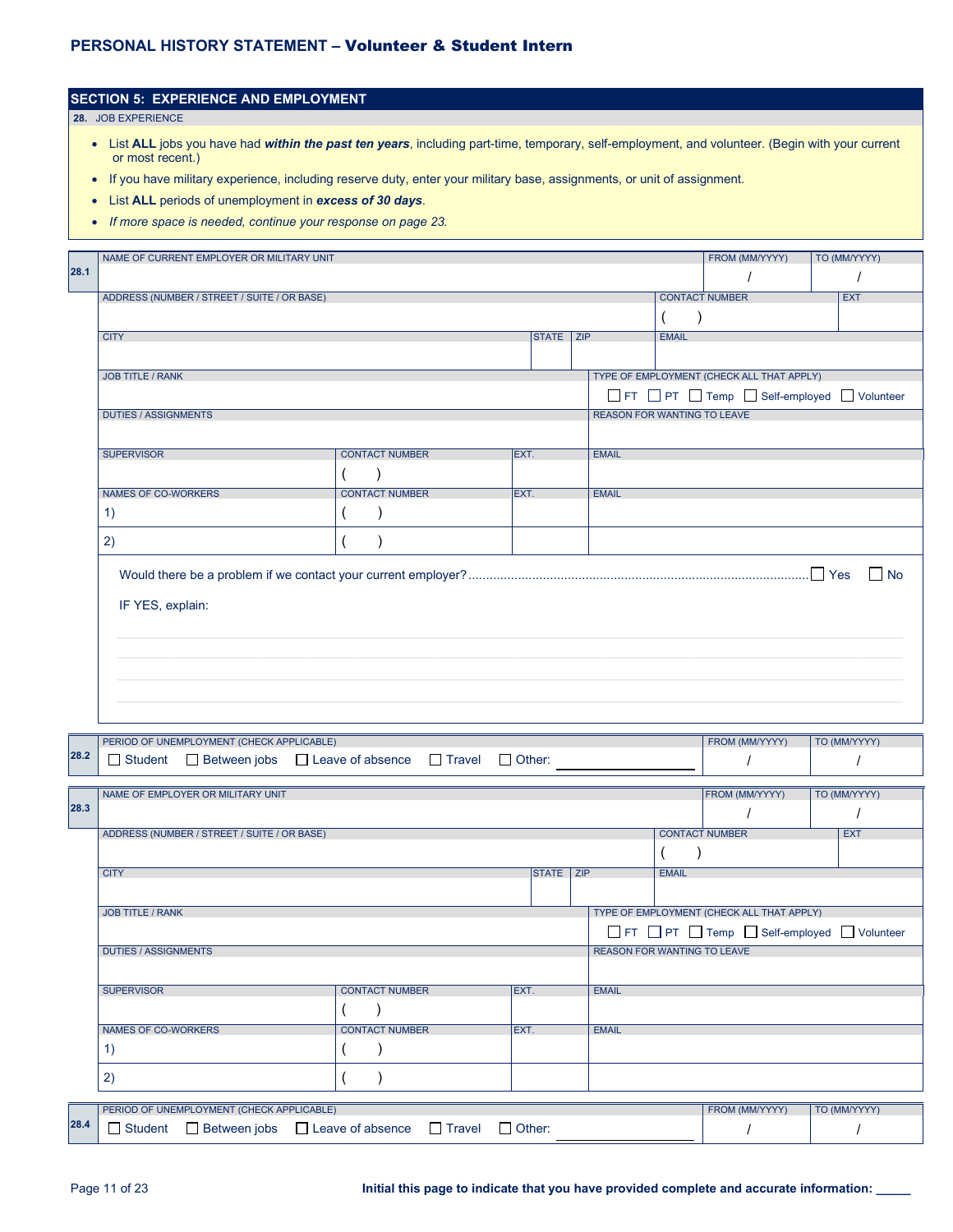|       | <b>SECTION 5: EXPERIENCE AND EMPLOYMENT</b>                   |                       |               |           |                                    |              |                                              |              |  |  |
|-------|---------------------------------------------------------------|-----------------------|---------------|-----------|------------------------------------|--------------|----------------------------------------------|--------------|--|--|
|       | NAME OF EMPLOYER OR MILITARY UNIT                             |                       |               |           |                                    |              | FROM (MM/YYYY)                               | TO (MM/YYYY) |  |  |
| 28.5  |                                                               |                       |               |           |                                    |              |                                              |              |  |  |
|       | ADDRESS (NUMBER / STREET / SUITE / OR BASE)                   |                       |               |           |                                    |              | <b>CONTACT NUMBER</b>                        |              |  |  |
|       |                                                               |                       |               |           |                                    |              |                                              |              |  |  |
|       | <b>CITY</b>                                                   |                       |               | STATE ZIP |                                    | <b>CITY</b>  |                                              | <b>STATE</b> |  |  |
|       |                                                               |                       |               |           |                                    |              |                                              |              |  |  |
|       | <b>JOB TITLE / RANK</b>                                       |                       |               |           |                                    |              | TYPE OF EMPLOYMENT (CHECK ALL THAT APPLY)    |              |  |  |
|       |                                                               |                       |               |           |                                    |              | FT PT Temp Self-employed Volunteer           |              |  |  |
|       | <b>DUTIES / ASSIGNMENTS</b>                                   |                       |               |           | <b>REASON FOR WANTING TO LEAVE</b> |              |                                              |              |  |  |
|       |                                                               |                       |               |           |                                    |              |                                              |              |  |  |
|       |                                                               |                       |               |           |                                    |              |                                              |              |  |  |
|       | <b>SUPERVISOR</b>                                             | <b>CONTACT NUMBER</b> | EXT.          |           | <b>EMAIL</b>                       |              |                                              |              |  |  |
|       |                                                               |                       |               |           |                                    |              |                                              |              |  |  |
|       | NAMES OF CO-WORKERS                                           | <b>CONTACT NUMBER</b> | EXT.          |           | <b>EMAIL</b>                       |              |                                              |              |  |  |
|       | $\left( \begin{matrix} 1 \end{matrix} \right)$                |                       |               |           |                                    |              |                                              |              |  |  |
|       | 2)                                                            |                       |               |           |                                    |              |                                              |              |  |  |
|       |                                                               |                       |               |           |                                    |              |                                              |              |  |  |
|       | PERIOD OF UNEMPLOYMENT (CHECK APPLICABLE)                     |                       |               |           |                                    |              | FROM (MM/YYYY)                               | TO (MM/YYYY) |  |  |
| 28.6  | □ Student □ Between jobs □ Leave of absence □ Travel          |                       | $\Box$ Other: |           |                                    |              | $\prime$                                     | $\prime$     |  |  |
|       | NAME OF EMPLOYER OR MILITARY UNIT                             |                       |               |           |                                    |              | FROM (MM/YYYY)                               | TO (MM/YYYY) |  |  |
| 28.7  |                                                               |                       |               |           |                                    |              |                                              |              |  |  |
|       |                                                               |                       |               |           |                                    |              |                                              |              |  |  |
|       | ADDRESS (NUMBER / STREET / SUITE / OR BASE)                   |                       |               |           |                                    |              | <b>CONTACT NUMBER</b>                        | <b>EXT</b>   |  |  |
|       |                                                               |                       |               | STATE ZIP |                                    | $\lambda$    |                                              |              |  |  |
|       | <b>CITY</b>                                                   | <b>EMAIL</b>          |               |           |                                    |              |                                              |              |  |  |
|       |                                                               |                       |               |           |                                    |              |                                              |              |  |  |
|       | <b>JOB TITLE / RANK</b>                                       |                       |               |           |                                    |              | TYPE OF EMPLOYMENT (CHECK ALL THAT APPLY)    |              |  |  |
|       |                                                               |                       |               |           |                                    |              | □ FT □ PT □ Temp □ Self-employed □ Volunteer |              |  |  |
|       | <b>DUTIES / ASSIGNMENTS</b>                                   |                       |               |           | <b>REASON FOR WANTING TO LEAVE</b> |              |                                              |              |  |  |
|       |                                                               |                       |               |           |                                    |              |                                              |              |  |  |
|       | <b>SUPERVISOR</b>                                             | <b>CONTACT NUMBER</b> | EXT.          |           | <b>EMAIL</b>                       |              |                                              |              |  |  |
|       |                                                               |                       |               |           |                                    |              |                                              |              |  |  |
|       | NAMES OF CO-WORKERS                                           | <b>CONTACT NUMBER</b> | EXT.          |           | <b>EMAIL</b>                       |              |                                              |              |  |  |
|       | 1)                                                            | $\lambda$             |               |           |                                    |              |                                              |              |  |  |
|       |                                                               |                       |               |           |                                    |              |                                              |              |  |  |
|       | 2)                                                            |                       |               |           |                                    |              |                                              |              |  |  |
|       | PERIOD OF UNEMPLOYMENT (CHECK APPLICABLE)                     |                       |               |           |                                    |              | FROM (MM/YYYY)                               | TO (MM/YYYY) |  |  |
| 28.8  | □ Student □ Between jobs □ Leave of absence □ Travel □ Other: |                       |               |           |                                    |              |                                              |              |  |  |
|       |                                                               |                       |               |           |                                    |              |                                              |              |  |  |
| 28.9  | NAME OF EMPLOYER OR MILITARY UNIT                             |                       |               |           |                                    |              | FROM (MM/YYYY)                               | TO (MM/YYYY) |  |  |
|       |                                                               |                       |               |           |                                    |              | $\prime$                                     | $\prime$     |  |  |
|       | ADDRESS (NUMBER / STREET / SUITE / OR BASE)                   |                       |               |           |                                    |              | <b>CONTACT NUMBER</b>                        | <b>EXT</b>   |  |  |
|       |                                                               |                       |               |           |                                    | $\lambda$    |                                              |              |  |  |
|       | <b>CITY</b>                                                   |                       |               | STATE ZIP |                                    | <b>EMAIL</b> |                                              |              |  |  |
|       |                                                               |                       |               |           |                                    |              |                                              |              |  |  |
|       | <b>JOB TITLE / RANK</b>                                       |                       |               |           |                                    |              | TYPE OF EMPLOYMENT (CHECK ALL THAT APPLY)    |              |  |  |
|       |                                                               |                       |               |           |                                    |              | FT PT Temp Self-employed Volunteer           |              |  |  |
|       | <b>DUTIES / ASSIGNMENTS</b>                                   |                       |               |           | <b>REASON FOR WANTING TO LEAVE</b> |              |                                              |              |  |  |
|       |                                                               |                       |               |           |                                    |              |                                              |              |  |  |
|       | <b>SUPERVISOR</b>                                             | <b>CONTACT NUMBER</b> | EXT.          |           | <b>EMAIL</b>                       |              |                                              |              |  |  |
|       |                                                               |                       |               |           |                                    |              |                                              |              |  |  |
|       |                                                               | $\lambda$             |               |           |                                    |              |                                              |              |  |  |
|       | <b>NAMES OF CO-WORKERS</b>                                    | <b>CONTACT NUMBER</b> | EXT.          |           | <b>EMAIL</b>                       |              |                                              |              |  |  |
|       | 1)                                                            | $\mathcal{E}$         |               |           |                                    |              |                                              |              |  |  |
|       | 2)                                                            | $\lambda$             |               |           |                                    |              |                                              |              |  |  |
|       |                                                               |                       |               |           |                                    |              |                                              |              |  |  |
|       | PERIOD OF UNEMPLOYMENT (CHECK APPLICABLE)                     |                       |               |           |                                    |              | FROM (MM/YYYY)                               | TO (MM/YYYY) |  |  |
| 28.10 | □ Student □ Between jobs □ Leave of absence □ Travel          |                       | $\Box$ Other: |           |                                    |              | $\prime$                                     | $\prime$     |  |  |

Page 12 of 23 **Initial this page to indicate that you have provided complete and accurate information:**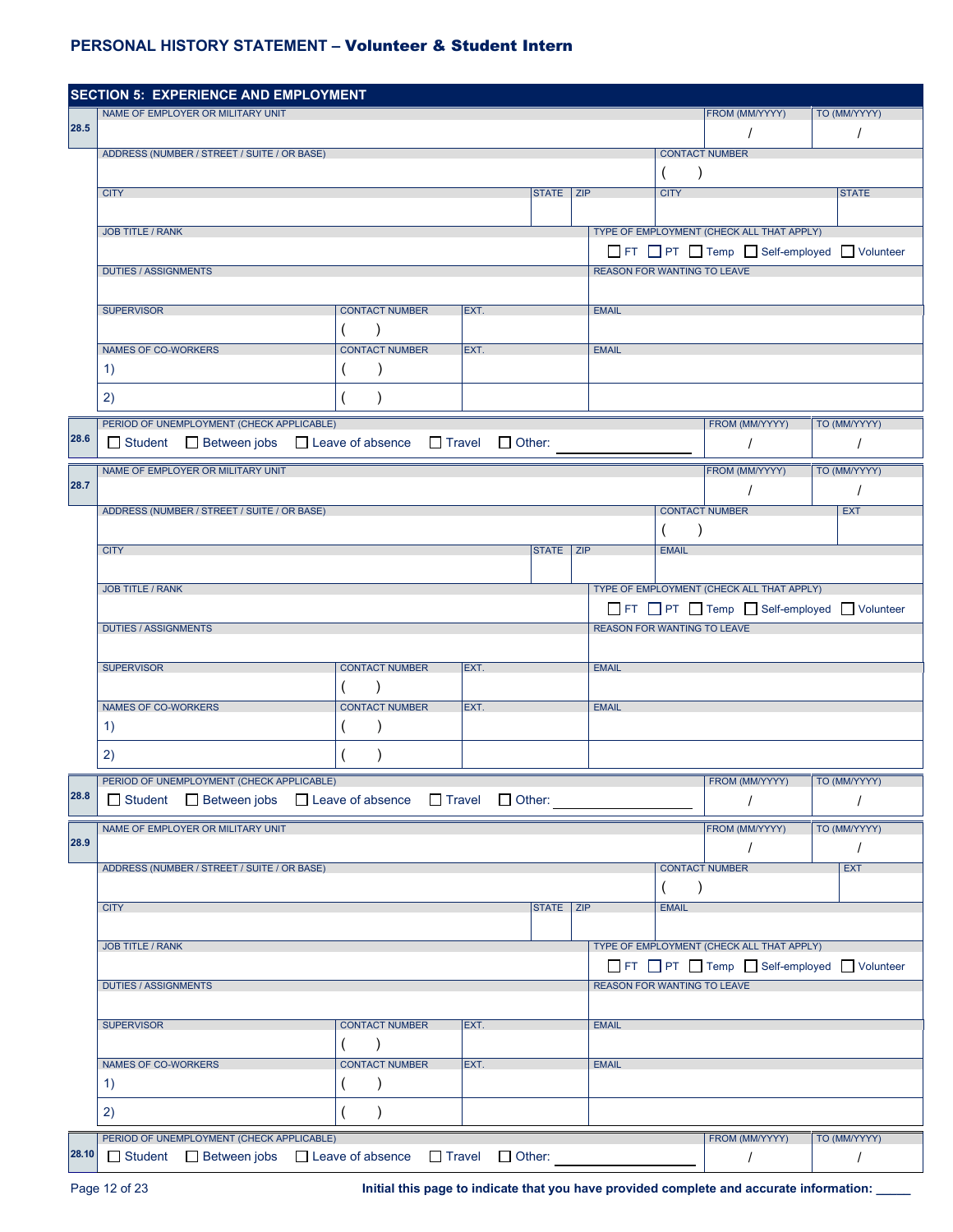|       | <b>SECTION 5: EXPERIENCE AND EMPLOYMENT continued</b>                                                                      |                                    |               |           |                                           |              |                                    |  |              |  |
|-------|----------------------------------------------------------------------------------------------------------------------------|------------------------------------|---------------|-----------|-------------------------------------------|--------------|------------------------------------|--|--------------|--|
| 28.11 | NAME OF EMPLOYER OR MILITARY UNIT                                                                                          |                                    |               |           |                                           |              | FROM (MM/YYYY)                     |  | TO (MM/YYYY) |  |
|       | ADDRESS (NUMBER / STREET / SUITE / OR BASE)                                                                                |                                    |               |           |                                           |              | <b>CONTACT NUMBER</b>              |  | <b>EXT</b>   |  |
|       |                                                                                                                            |                                    |               |           |                                           |              |                                    |  |              |  |
|       | <b>CITY</b>                                                                                                                |                                    |               | STATE ZIP |                                           | <b>EMAIL</b> |                                    |  |              |  |
|       | <b>JOB TITLE / RANK</b>                                                                                                    |                                    |               |           | TYPE OF EMPLOYMENT (CHECK ALL THAT APPLY) |              |                                    |  |              |  |
|       |                                                                                                                            |                                    |               |           |                                           |              | FT PT Temp Self-employed Volunteer |  |              |  |
|       | <b>DUTIES / ASSIGNMENTS</b>                                                                                                |                                    |               |           | <b>REASON FOR WANTING TO LEAVE</b>        |              |                                    |  |              |  |
|       |                                                                                                                            |                                    |               |           |                                           |              |                                    |  |              |  |
|       | <b>SUPERVISOR</b>                                                                                                          | <b>CONTACT NUMBER</b>              | EXT.          |           | <b>EMAIL</b>                              |              |                                    |  |              |  |
|       | <b>NAMES OF CO-WORKERS</b>                                                                                                 | <b>CONTACT NUMBER</b>              | EXT.          |           | <b>EMAIL</b>                              |              |                                    |  |              |  |
|       | $\left( \begin{matrix} 1 \end{matrix} \right)$                                                                             |                                    |               |           |                                           |              |                                    |  |              |  |
|       | 2)                                                                                                                         |                                    |               |           |                                           |              |                                    |  |              |  |
|       | PERIOD OF UNEMPLOYMENT (CHECK APPLICABLE)                                                                                  |                                    |               |           |                                           |              | FROM (MM/YYYY)                     |  | TO (MM/YYYY) |  |
| 28.12 | □ Student □ Between jobs □ Leave of absence □ Travel                                                                       |                                    | $\Box$ Other: |           |                                           |              | $\prime$                           |  | $\prime$     |  |
|       | NAME OF EMPLOYER OR MILITARY UNIT                                                                                          |                                    |               |           |                                           |              | FROM (MM/YYYY)                     |  | TO (MM/YYYY) |  |
| 28.13 |                                                                                                                            |                                    |               |           |                                           |              |                                    |  | $\prime$     |  |
|       | ADDRESS (NUMBER / STREET / SUITE / OR BASE)                                                                                |                                    |               |           |                                           | $\lambda$    | <b>CONTACT NUMBER</b>              |  | <b>EXT</b>   |  |
|       | <b>CITY</b><br>STATE ZIP<br><b>EMAIL</b>                                                                                   |                                    |               |           |                                           |              |                                    |  |              |  |
|       |                                                                                                                            |                                    |               |           |                                           |              |                                    |  |              |  |
|       | TYPE OF EMPLOYMENT (CHECK ALL THAT APPLY)<br><b>JOB TITLE / RANK</b><br>FT PT Temp Self-employed Volunteer                 |                                    |               |           |                                           |              |                                    |  |              |  |
|       | <b>REASON FOR WANTING TO LEAVE</b><br><b>DUTIES / ASSIGNMENTS</b>                                                          |                                    |               |           |                                           |              |                                    |  |              |  |
|       |                                                                                                                            |                                    |               |           |                                           |              |                                    |  |              |  |
|       | <b>SUPERVISOR</b>                                                                                                          | <b>CONTACT NUMBER</b>              | EXT.          |           | <b>EMAIL</b>                              |              |                                    |  |              |  |
|       | <b>NAMES OF CO-WORKERS</b>                                                                                                 | $\lambda$<br><b>CONTACT NUMBER</b> | EXT.          |           | <b>EMAIL</b>                              |              |                                    |  |              |  |
|       | 1)                                                                                                                         |                                    |               |           |                                           |              |                                    |  |              |  |
|       | 2)                                                                                                                         |                                    |               |           |                                           |              |                                    |  |              |  |
|       | PERIOD OF UNEMPLOYMENT (CHECK APPLICABLE)                                                                                  |                                    |               |           |                                           |              | FROM (MM/YYYY)                     |  | TO (MM/YYYY) |  |
| 28.14 | □ Student □ Between jobs □ Leave of absence □ Travel                                                                       |                                    | $\Box$ Other: |           |                                           |              |                                    |  |              |  |
|       | Supplemental employment information included on Page 23                                                                    |                                    |               |           |                                           |              |                                    |  |              |  |
| 29.   | Have you ever been disciplined at work? (This includes written warnings, formal letters of counseling,                     |                                    |               |           |                                           |              |                                    |  | l No         |  |
|       |                                                                                                                            |                                    |               |           |                                           |              |                                    |  |              |  |
| 30.   |                                                                                                                            |                                    |               |           |                                           |              |                                    |  | No           |  |
| 31.   |                                                                                                                            |                                    |               |           |                                           |              |                                    |  | No           |  |
| 32.   |                                                                                                                            |                                    |               |           |                                           |              |                                    |  | $\Box$ No    |  |
| 33.   |                                                                                                                            |                                    |               |           |                                           |              |                                    |  | $\Box$ No    |  |
| 34.   | Have you ever been accused of discrimination (such as sexual harassment, racial bias, sexual orientation harassment, etc.) |                                    |               |           |                                           |              |                                    |  | No           |  |
| 35.   |                                                                                                                            |                                    |               |           |                                           |              |                                    |  | No.          |  |
| 36.   |                                                                                                                            |                                    |               |           |                                           |              |                                    |  | $\Box$ No    |  |
|       |                                                                                                                            |                                    |               |           |                                           |              |                                    |  | No           |  |

Page 13 of 23 **Initial this page to indicate that you have provided complete and accurate information: \_\_\_\_\_**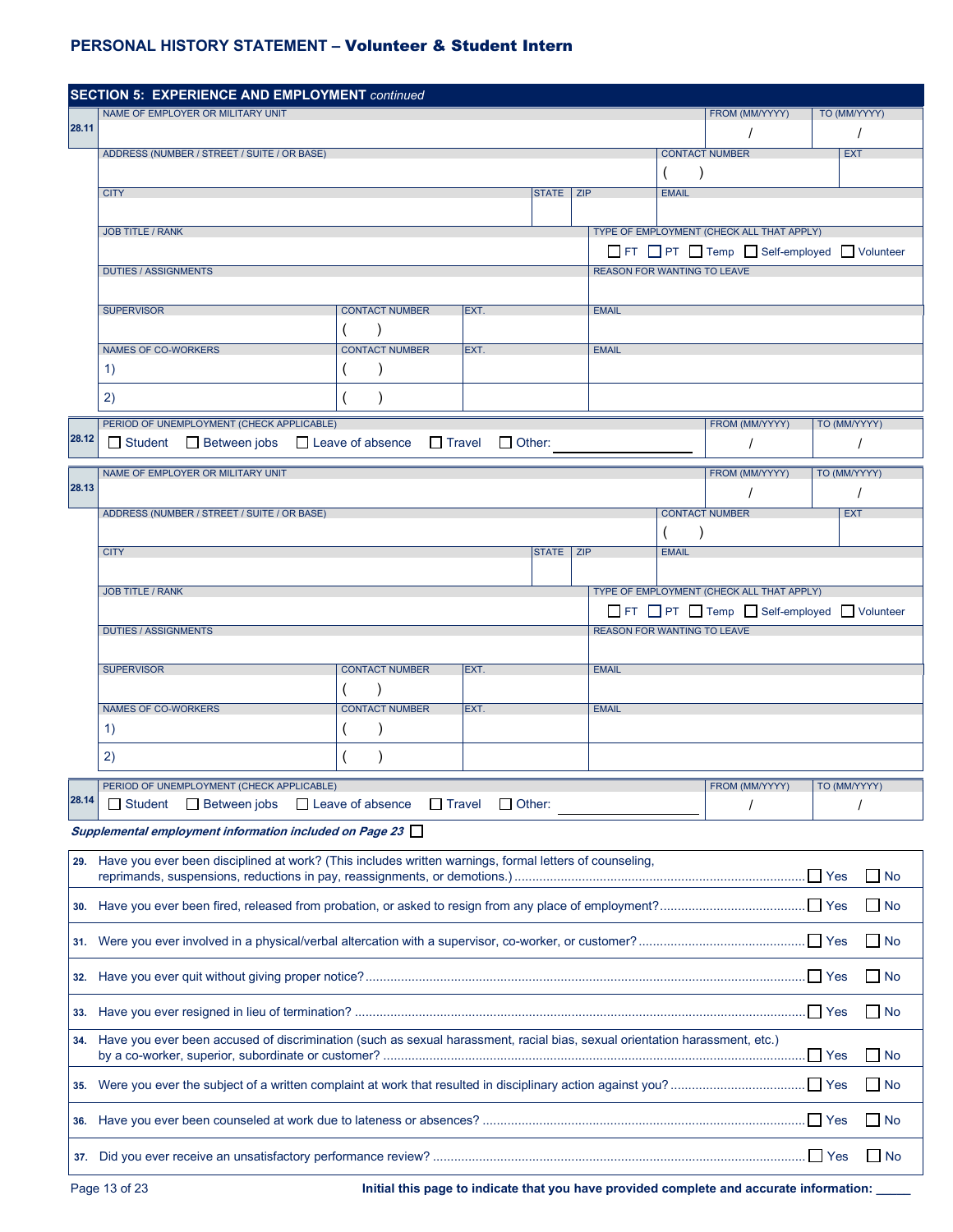| l No<br>38.<br>$\Box$ No<br>39.<br>IF YES, how many sick days have you used in the past five years which were not due to illness? Days<br>While working (i.e. on duty), have you ever sent photographs of yourself or others, showing nudity or depicting sexual acts,<br>to co-workers or other persons without prior authorization and/or consent? Note: Do not include lawful exchange of<br><b>No</b><br>If you answered "YES" to any of Questions 29-40, explain (include when, where, and circumstances - reference corresponding numbers).<br>Supplemental employment information included on Page 23 $\Box$<br>$\Box$ No<br>$\Box$ No<br>Name of employer:<br>IF YES, when?<br>43. In the past three years, have you been warned by an employer about your drinking or drug habits and their impact<br>$\Box$ No<br>Name of employer:<br>IF YES, when?<br>$\Box$ No<br>If you answered "YES" to Question 44, list EVERY agency you have applied to, starting with the most recent.<br>Give complete and accurate addresses.<br>All agencies MUST be listed regardless of the outcome or current status. Check all boxes that apply for each agency.<br>If more space is needed, continue your response on page 23.<br>NAME OF LAW ENFORCEMENT AGENCY<br>DATE APPLIED (MM/YYYY)<br>BACKGROUND INVESTIGATOR'S NAME (IF KNOWN)<br>ADDRESS (NUMBER / STREET)<br><b>CONTACT NUMBER</b><br><b>CITY</b><br>STATE ZIP<br><b>EXT</b><br>POSITION APPLIED FOR<br><b>EMAIL</b><br>CHECK EACH STEP IN THE PROCESS THAT YOU COMPLETED, AND YOUR STATUS:<br>□ Application □ Written □ Physical Ability □ Oral □ Polygraph/CVSA □ Background □ Chief's Oral □ Conditional Offer<br>STEP:<br>STATUS: $\Box$ Hired $\Box$ On Eligibility List $\Box$ Withdrew $\Box$ Disqualified $\Box$ List Expired $\Box$ Other (explain)<br>NAME OF LAW ENFORCEMENT AGENCY<br>DATE APPLIED (MM/YYYY)<br><b>ADDRESS (NUMBER / STREET)</b><br><b>BACKGROUND INVESTIGATOR'S NAME (IF KNOWN)</b> |      | <b>SECTION 5: EXPERIENCE AND EMPLOYMENT continued</b>                                                   |  |  |  |  |  |  |  |  |
|-------------------------------------------------------------------------------------------------------------------------------------------------------------------------------------------------------------------------------------------------------------------------------------------------------------------------------------------------------------------------------------------------------------------------------------------------------------------------------------------------------------------------------------------------------------------------------------------------------------------------------------------------------------------------------------------------------------------------------------------------------------------------------------------------------------------------------------------------------------------------------------------------------------------------------------------------------------------------------------------------------------------------------------------------------------------------------------------------------------------------------------------------------------------------------------------------------------------------------------------------------------------------------------------------------------------------------------------------------------------------------------------------------------------------------------------------------------------------------------------------------------------------------------------------------------------------------------------------------------------------------------------------------------------------------------------------------------------------------------------------------------------------------------------------------------------------------------------------------------------------------------------------------------------------------------------------------------------------|------|---------------------------------------------------------------------------------------------------------|--|--|--|--|--|--|--|--|
|                                                                                                                                                                                                                                                                                                                                                                                                                                                                                                                                                                                                                                                                                                                                                                                                                                                                                                                                                                                                                                                                                                                                                                                                                                                                                                                                                                                                                                                                                                                                                                                                                                                                                                                                                                                                                                                                                                                                                                         |      |                                                                                                         |  |  |  |  |  |  |  |  |
|                                                                                                                                                                                                                                                                                                                                                                                                                                                                                                                                                                                                                                                                                                                                                                                                                                                                                                                                                                                                                                                                                                                                                                                                                                                                                                                                                                                                                                                                                                                                                                                                                                                                                                                                                                                                                                                                                                                                                                         |      |                                                                                                         |  |  |  |  |  |  |  |  |
|                                                                                                                                                                                                                                                                                                                                                                                                                                                                                                                                                                                                                                                                                                                                                                                                                                                                                                                                                                                                                                                                                                                                                                                                                                                                                                                                                                                                                                                                                                                                                                                                                                                                                                                                                                                                                                                                                                                                                                         |      |                                                                                                         |  |  |  |  |  |  |  |  |
|                                                                                                                                                                                                                                                                                                                                                                                                                                                                                                                                                                                                                                                                                                                                                                                                                                                                                                                                                                                                                                                                                                                                                                                                                                                                                                                                                                                                                                                                                                                                                                                                                                                                                                                                                                                                                                                                                                                                                                         | 40.  |                                                                                                         |  |  |  |  |  |  |  |  |
|                                                                                                                                                                                                                                                                                                                                                                                                                                                                                                                                                                                                                                                                                                                                                                                                                                                                                                                                                                                                                                                                                                                                                                                                                                                                                                                                                                                                                                                                                                                                                                                                                                                                                                                                                                                                                                                                                                                                                                         |      |                                                                                                         |  |  |  |  |  |  |  |  |
|                                                                                                                                                                                                                                                                                                                                                                                                                                                                                                                                                                                                                                                                                                                                                                                                                                                                                                                                                                                                                                                                                                                                                                                                                                                                                                                                                                                                                                                                                                                                                                                                                                                                                                                                                                                                                                                                                                                                                                         |      |                                                                                                         |  |  |  |  |  |  |  |  |
|                                                                                                                                                                                                                                                                                                                                                                                                                                                                                                                                                                                                                                                                                                                                                                                                                                                                                                                                                                                                                                                                                                                                                                                                                                                                                                                                                                                                                                                                                                                                                                                                                                                                                                                                                                                                                                                                                                                                                                         |      |                                                                                                         |  |  |  |  |  |  |  |  |
|                                                                                                                                                                                                                                                                                                                                                                                                                                                                                                                                                                                                                                                                                                                                                                                                                                                                                                                                                                                                                                                                                                                                                                                                                                                                                                                                                                                                                                                                                                                                                                                                                                                                                                                                                                                                                                                                                                                                                                         |      |                                                                                                         |  |  |  |  |  |  |  |  |
|                                                                                                                                                                                                                                                                                                                                                                                                                                                                                                                                                                                                                                                                                                                                                                                                                                                                                                                                                                                                                                                                                                                                                                                                                                                                                                                                                                                                                                                                                                                                                                                                                                                                                                                                                                                                                                                                                                                                                                         |      |                                                                                                         |  |  |  |  |  |  |  |  |
|                                                                                                                                                                                                                                                                                                                                                                                                                                                                                                                                                                                                                                                                                                                                                                                                                                                                                                                                                                                                                                                                                                                                                                                                                                                                                                                                                                                                                                                                                                                                                                                                                                                                                                                                                                                                                                                                                                                                                                         |      |                                                                                                         |  |  |  |  |  |  |  |  |
|                                                                                                                                                                                                                                                                                                                                                                                                                                                                                                                                                                                                                                                                                                                                                                                                                                                                                                                                                                                                                                                                                                                                                                                                                                                                                                                                                                                                                                                                                                                                                                                                                                                                                                                                                                                                                                                                                                                                                                         |      |                                                                                                         |  |  |  |  |  |  |  |  |
|                                                                                                                                                                                                                                                                                                                                                                                                                                                                                                                                                                                                                                                                                                                                                                                                                                                                                                                                                                                                                                                                                                                                                                                                                                                                                                                                                                                                                                                                                                                                                                                                                                                                                                                                                                                                                                                                                                                                                                         |      |                                                                                                         |  |  |  |  |  |  |  |  |
|                                                                                                                                                                                                                                                                                                                                                                                                                                                                                                                                                                                                                                                                                                                                                                                                                                                                                                                                                                                                                                                                                                                                                                                                                                                                                                                                                                                                                                                                                                                                                                                                                                                                                                                                                                                                                                                                                                                                                                         |      |                                                                                                         |  |  |  |  |  |  |  |  |
|                                                                                                                                                                                                                                                                                                                                                                                                                                                                                                                                                                                                                                                                                                                                                                                                                                                                                                                                                                                                                                                                                                                                                                                                                                                                                                                                                                                                                                                                                                                                                                                                                                                                                                                                                                                                                                                                                                                                                                         |      |                                                                                                         |  |  |  |  |  |  |  |  |
|                                                                                                                                                                                                                                                                                                                                                                                                                                                                                                                                                                                                                                                                                                                                                                                                                                                                                                                                                                                                                                                                                                                                                                                                                                                                                                                                                                                                                                                                                                                                                                                                                                                                                                                                                                                                                                                                                                                                                                         |      |                                                                                                         |  |  |  |  |  |  |  |  |
|                                                                                                                                                                                                                                                                                                                                                                                                                                                                                                                                                                                                                                                                                                                                                                                                                                                                                                                                                                                                                                                                                                                                                                                                                                                                                                                                                                                                                                                                                                                                                                                                                                                                                                                                                                                                                                                                                                                                                                         | 44.1 |                                                                                                         |  |  |  |  |  |  |  |  |
|                                                                                                                                                                                                                                                                                                                                                                                                                                                                                                                                                                                                                                                                                                                                                                                                                                                                                                                                                                                                                                                                                                                                                                                                                                                                                                                                                                                                                                                                                                                                                                                                                                                                                                                                                                                                                                                                                                                                                                         |      |                                                                                                         |  |  |  |  |  |  |  |  |
|                                                                                                                                                                                                                                                                                                                                                                                                                                                                                                                                                                                                                                                                                                                                                                                                                                                                                                                                                                                                                                                                                                                                                                                                                                                                                                                                                                                                                                                                                                                                                                                                                                                                                                                                                                                                                                                                                                                                                                         |      |                                                                                                         |  |  |  |  |  |  |  |  |
|                                                                                                                                                                                                                                                                                                                                                                                                                                                                                                                                                                                                                                                                                                                                                                                                                                                                                                                                                                                                                                                                                                                                                                                                                                                                                                                                                                                                                                                                                                                                                                                                                                                                                                                                                                                                                                                                                                                                                                         |      |                                                                                                         |  |  |  |  |  |  |  |  |
|                                                                                                                                                                                                                                                                                                                                                                                                                                                                                                                                                                                                                                                                                                                                                                                                                                                                                                                                                                                                                                                                                                                                                                                                                                                                                                                                                                                                                                                                                                                                                                                                                                                                                                                                                                                                                                                                                                                                                                         |      |                                                                                                         |  |  |  |  |  |  |  |  |
|                                                                                                                                                                                                                                                                                                                                                                                                                                                                                                                                                                                                                                                                                                                                                                                                                                                                                                                                                                                                                                                                                                                                                                                                                                                                                                                                                                                                                                                                                                                                                                                                                                                                                                                                                                                                                                                                                                                                                                         |      |                                                                                                         |  |  |  |  |  |  |  |  |
|                                                                                                                                                                                                                                                                                                                                                                                                                                                                                                                                                                                                                                                                                                                                                                                                                                                                                                                                                                                                                                                                                                                                                                                                                                                                                                                                                                                                                                                                                                                                                                                                                                                                                                                                                                                                                                                                                                                                                                         |      |                                                                                                         |  |  |  |  |  |  |  |  |
|                                                                                                                                                                                                                                                                                                                                                                                                                                                                                                                                                                                                                                                                                                                                                                                                                                                                                                                                                                                                                                                                                                                                                                                                                                                                                                                                                                                                                                                                                                                                                                                                                                                                                                                                                                                                                                                                                                                                                                         |      |                                                                                                         |  |  |  |  |  |  |  |  |
|                                                                                                                                                                                                                                                                                                                                                                                                                                                                                                                                                                                                                                                                                                                                                                                                                                                                                                                                                                                                                                                                                                                                                                                                                                                                                                                                                                                                                                                                                                                                                                                                                                                                                                                                                                                                                                                                                                                                                                         |      |                                                                                                         |  |  |  |  |  |  |  |  |
|                                                                                                                                                                                                                                                                                                                                                                                                                                                                                                                                                                                                                                                                                                                                                                                                                                                                                                                                                                                                                                                                                                                                                                                                                                                                                                                                                                                                                                                                                                                                                                                                                                                                                                                                                                                                                                                                                                                                                                         | 44.2 |                                                                                                         |  |  |  |  |  |  |  |  |
|                                                                                                                                                                                                                                                                                                                                                                                                                                                                                                                                                                                                                                                                                                                                                                                                                                                                                                                                                                                                                                                                                                                                                                                                                                                                                                                                                                                                                                                                                                                                                                                                                                                                                                                                                                                                                                                                                                                                                                         |      |                                                                                                         |  |  |  |  |  |  |  |  |
|                                                                                                                                                                                                                                                                                                                                                                                                                                                                                                                                                                                                                                                                                                                                                                                                                                                                                                                                                                                                                                                                                                                                                                                                                                                                                                                                                                                                                                                                                                                                                                                                                                                                                                                                                                                                                                                                                                                                                                         |      |                                                                                                         |  |  |  |  |  |  |  |  |
| <b>CONTACT NUMBER</b><br><b>CITY</b><br>STATE   ZIP<br><b>EXT</b>                                                                                                                                                                                                                                                                                                                                                                                                                                                                                                                                                                                                                                                                                                                                                                                                                                                                                                                                                                                                                                                                                                                                                                                                                                                                                                                                                                                                                                                                                                                                                                                                                                                                                                                                                                                                                                                                                                       |      |                                                                                                         |  |  |  |  |  |  |  |  |
| POSITION APPLIED FOR<br><b>EMAIL</b>                                                                                                                                                                                                                                                                                                                                                                                                                                                                                                                                                                                                                                                                                                                                                                                                                                                                                                                                                                                                                                                                                                                                                                                                                                                                                                                                                                                                                                                                                                                                                                                                                                                                                                                                                                                                                                                                                                                                    |      |                                                                                                         |  |  |  |  |  |  |  |  |
|                                                                                                                                                                                                                                                                                                                                                                                                                                                                                                                                                                                                                                                                                                                                                                                                                                                                                                                                                                                                                                                                                                                                                                                                                                                                                                                                                                                                                                                                                                                                                                                                                                                                                                                                                                                                                                                                                                                                                                         |      |                                                                                                         |  |  |  |  |  |  |  |  |
| CHECK EACH STEP IN THE PROCESS THAT YOU COMPLETED, AND YOUR STATUS:<br>□ Application □ Written □ Physical Ability □ Oral □ Polygraph/CVSA □ Background □ Chief's Oral □ Conditional Offer<br>STEP:                                                                                                                                                                                                                                                                                                                                                                                                                                                                                                                                                                                                                                                                                                                                                                                                                                                                                                                                                                                                                                                                                                                                                                                                                                                                                                                                                                                                                                                                                                                                                                                                                                                                                                                                                                      |      |                                                                                                         |  |  |  |  |  |  |  |  |
|                                                                                                                                                                                                                                                                                                                                                                                                                                                                                                                                                                                                                                                                                                                                                                                                                                                                                                                                                                                                                                                                                                                                                                                                                                                                                                                                                                                                                                                                                                                                                                                                                                                                                                                                                                                                                                                                                                                                                                         |      | STATUS: I Hired I On Eligibility List I Withdrew I Disqualified I List Expired I Other (explain) ______ |  |  |  |  |  |  |  |  |
|                                                                                                                                                                                                                                                                                                                                                                                                                                                                                                                                                                                                                                                                                                                                                                                                                                                                                                                                                                                                                                                                                                                                                                                                                                                                                                                                                                                                                                                                                                                                                                                                                                                                                                                                                                                                                                                                                                                                                                         |      |                                                                                                         |  |  |  |  |  |  |  |  |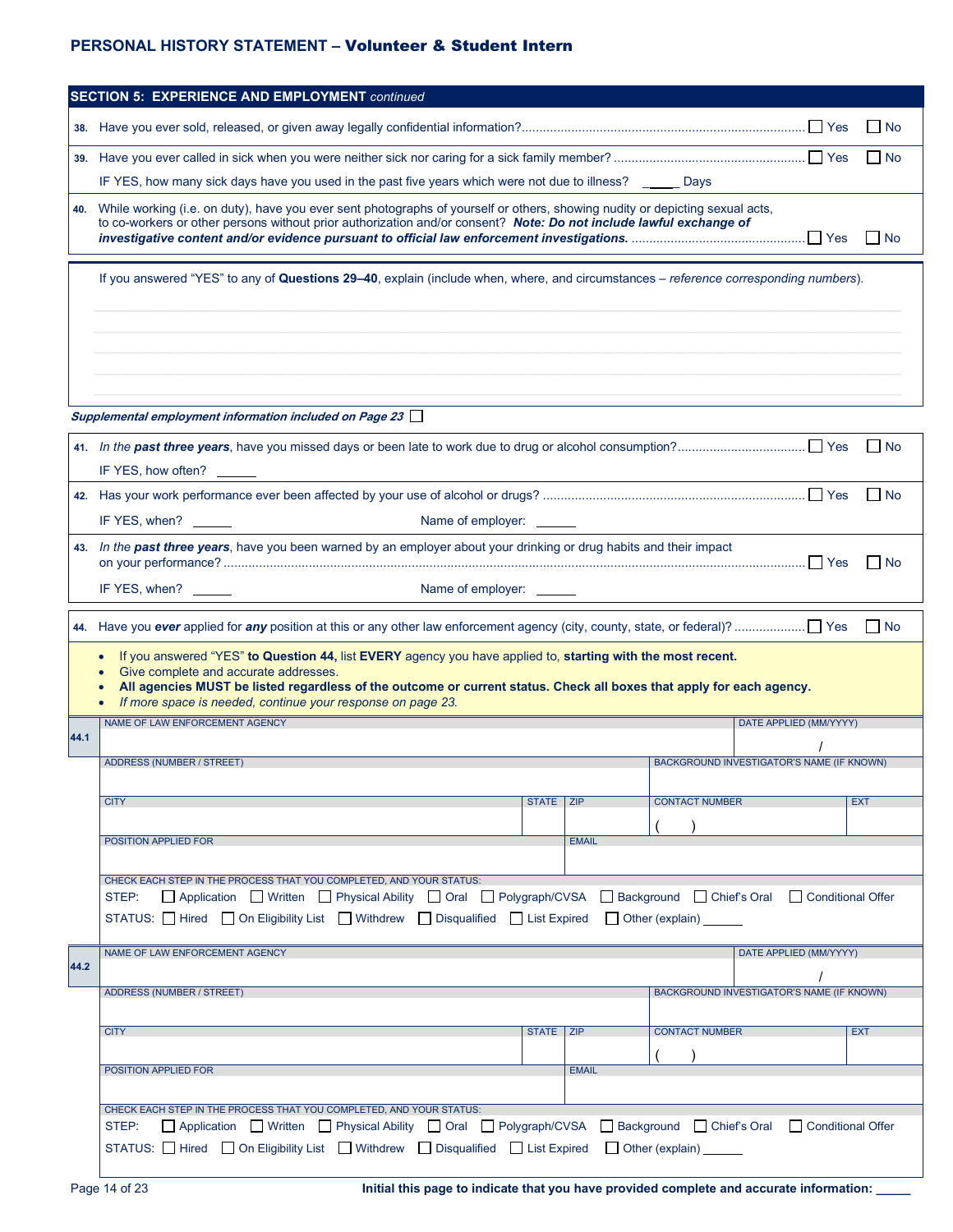|      | <b>SECTION 5: EXPERIENCE AND EMPLOYMENT continued</b>                                                                                                                                              |             |              |                       |                                                  |                   |  |  |  |  |
|------|----------------------------------------------------------------------------------------------------------------------------------------------------------------------------------------------------|-------------|--------------|-----------------------|--------------------------------------------------|-------------------|--|--|--|--|
|      | NAME OF LAW ENFORCEMENT AGENCY                                                                                                                                                                     |             |              |                       | DATE APPLIED (MM/YYYY)                           |                   |  |  |  |  |
| 44.3 |                                                                                                                                                                                                    |             |              |                       |                                                  |                   |  |  |  |  |
|      | ADDRESS (NUMBER / STREET)                                                                                                                                                                          |             |              |                       | BACKGROUND INVESTIGATOR'S NAME (IF KNOWN)        |                   |  |  |  |  |
|      | <b>CITY</b>                                                                                                                                                                                        | STATE   ZIP |              | <b>CONTACT NUMBER</b> |                                                  | <b>EXT</b>        |  |  |  |  |
|      |                                                                                                                                                                                                    |             |              |                       |                                                  |                   |  |  |  |  |
|      | POSITION APPLIED FOR                                                                                                                                                                               |             | <b>EMAIL</b> |                       |                                                  |                   |  |  |  |  |
|      |                                                                                                                                                                                                    |             |              |                       |                                                  |                   |  |  |  |  |
|      | CHECK EACH STEP IN THE PROCESS THAT YOU COMPLETED. AND YOUR STATUS:<br>□ Application □ Written □ Physical Ability □ Oral □ Polygraph/CVSA □ Background □ Chief's Oral<br>STEP:                     |             |              |                       |                                                  | Conditional Offer |  |  |  |  |
|      | STATUS: □ Hired □ On Eligibility List □ Withdrew □ Disqualified □ List Expired □ Other (explain) _____                                                                                             |             |              |                       |                                                  |                   |  |  |  |  |
|      |                                                                                                                                                                                                    |             |              |                       |                                                  |                   |  |  |  |  |
| 44.4 | NAME OF LAW ENFORCEMENT AGENCY                                                                                                                                                                     |             |              |                       | DATE APPLIED (MM/YYYY)                           |                   |  |  |  |  |
|      |                                                                                                                                                                                                    |             |              |                       |                                                  |                   |  |  |  |  |
|      | <b>ADDRESS (NUMBER / STREET)</b>                                                                                                                                                                   |             |              |                       | <b>BACKGROUND INVESTIGATOR'S NAME (IF KNOWN)</b> |                   |  |  |  |  |
|      | <b>CITY</b>                                                                                                                                                                                        | STATE ZIP   |              | <b>CONTACT NUMBER</b> |                                                  | <b>EXT</b>        |  |  |  |  |
|      |                                                                                                                                                                                                    |             |              |                       |                                                  |                   |  |  |  |  |
|      | POSITION APPLIED FOR                                                                                                                                                                               |             | <b>EMAIL</b> |                       |                                                  |                   |  |  |  |  |
|      |                                                                                                                                                                                                    |             |              |                       |                                                  |                   |  |  |  |  |
|      | CHECK EACH STEP IN THE PROCESS THAT YOU COMPLETED, AND YOUR STATUS:<br>□ Application □ Written □ Physical Ability □ Oral □ Polygraph/CVSA □ Background □ Chief's Oral □ Conditional Offer<br>STEP: |             |              |                       |                                                  |                   |  |  |  |  |
|      | STATUS: $\Box$ Hired $\Box$ On Eligibility List $\Box$ Withdrew $\Box$ Disqualified $\Box$ List Expired $\Box$ Other (explain)                                                                     |             |              |                       |                                                  |                   |  |  |  |  |
|      |                                                                                                                                                                                                    |             |              |                       |                                                  |                   |  |  |  |  |
|      | Supplemental employment information is included on Page 23                                                                                                                                         |             |              |                       |                                                  |                   |  |  |  |  |
|      | <b>SECTION 6: MILITARY EXPERIENCE</b>                                                                                                                                                              |             |              |                       |                                                  |                   |  |  |  |  |
|      | l No                                                                                                                                                                                               |             |              |                       |                                                  |                   |  |  |  |  |
|      | No                                                                                                                                                                                                 |             |              |                       |                                                  |                   |  |  |  |  |
|      | IF NO, explain:                                                                                                                                                                                    |             |              |                       |                                                  |                   |  |  |  |  |
|      |                                                                                                                                                                                                    |             |              |                       |                                                  | $\Box$ No         |  |  |  |  |
|      |                                                                                                                                                                                                    |             |              |                       |                                                  |                   |  |  |  |  |
|      | 47. If you answered "YES" to Question 46, include the following service information:<br><b>BRANCH OF SERVICE</b>                                                                                   |             |              | FROM (MM/YYYY)        | TO (MM/YYYY)                                     |                   |  |  |  |  |
|      |                                                                                                                                                                                                    |             |              |                       |                                                  |                   |  |  |  |  |
|      | <b>TYPE OF DISCHARGE</b>                                                                                                                                                                           |             |              |                       |                                                  |                   |  |  |  |  |
|      | <b>Entry Level</b><br>$\Box$ Honorable<br>$\Box$ General<br>OTH (Other than Honorable)                                                                                                             |             |              | Bad Conduct           | <b>Dishonorable</b>                              |                   |  |  |  |  |
|      | Re-entry Code (1-4) if applicable - refer to your DD-214:                                                                                                                                          |             |              |                       |                                                  |                   |  |  |  |  |
|      | 48. Are you currently participating in one of the following?                                                                                                                                       |             |              |                       |                                                  |                   |  |  |  |  |
|      | <b>Military Reserve</b><br>National Guard                                                                                                                                                          |             |              |                       |                                                  |                   |  |  |  |  |
|      | IF CHECKED, date obligation ends (MM/DD/YY): _____                                                                                                                                                 |             |              |                       |                                                  |                   |  |  |  |  |
|      | 49. Have you ever been the subject of any judicial or non-judicial disciplinary action (such as, court martial, captain's mast,<br>office hours, company punishment)?                              |             |              |                       |                                                  | $\Box$ No         |  |  |  |  |
|      |                                                                                                                                                                                                    |             |              |                       |                                                  |                   |  |  |  |  |
|      |                                                                                                                                                                                                    |             |              |                       |                                                  | l No              |  |  |  |  |
|      |                                                                                                                                                                                                    |             |              |                       |                                                  | No                |  |  |  |  |
|      | If you answered "YES" to any of Questions 49-51 explain (include dates and circumstances).                                                                                                         |             |              |                       |                                                  |                   |  |  |  |  |
|      |                                                                                                                                                                                                    |             |              |                       |                                                  |                   |  |  |  |  |
|      |                                                                                                                                                                                                    |             |              |                       |                                                  |                   |  |  |  |  |
|      |                                                                                                                                                                                                    |             |              |                       |                                                  |                   |  |  |  |  |
|      | Supplemental military information included on Page 23                                                                                                                                              |             |              |                       |                                                  |                   |  |  |  |  |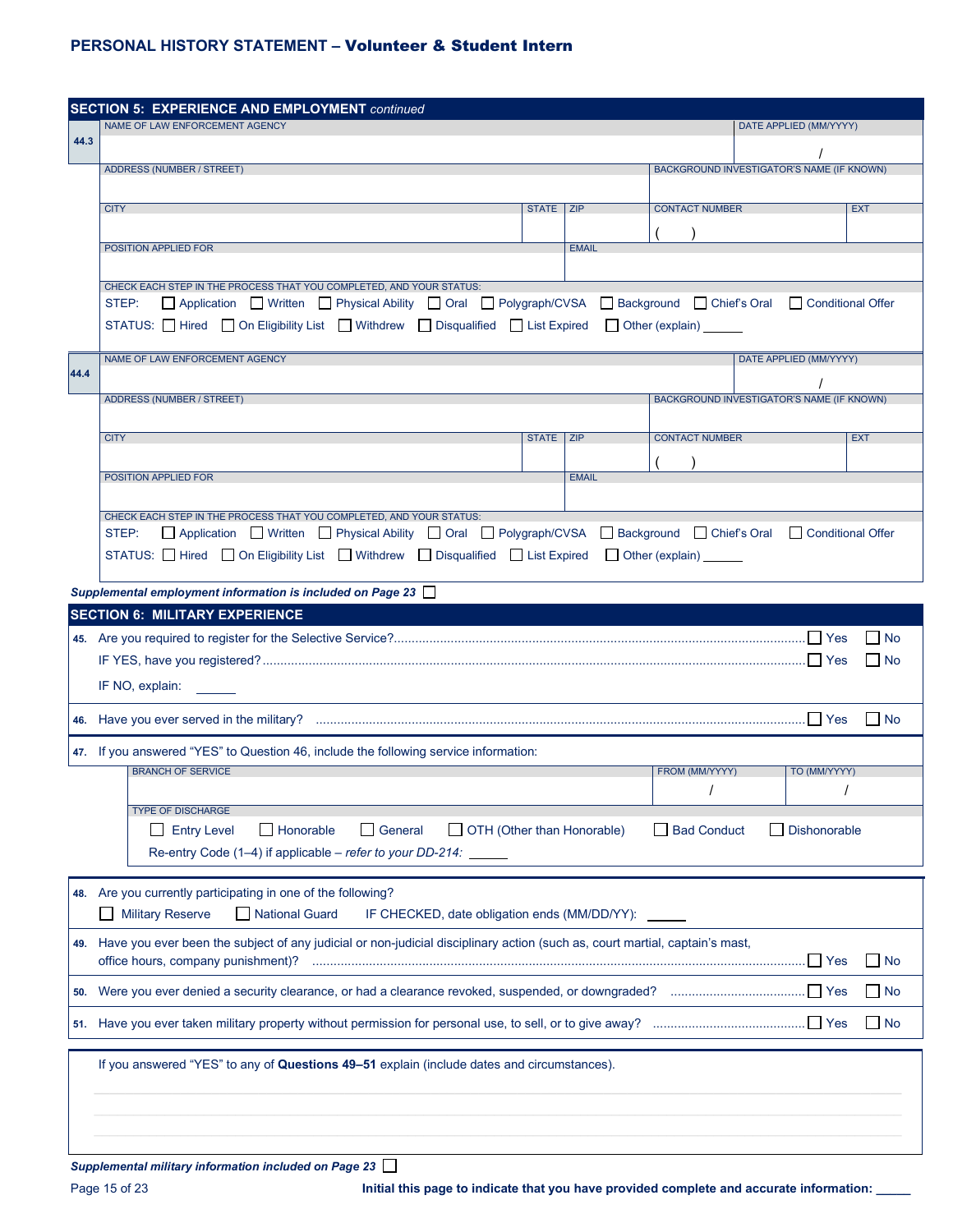#### **SECTION 7: FINANCIAL**

**52.** INCOME AND EXPENSES

- For each of the following questions (**52A** and **B**), fill in the amounts to the nearest dollar.
- For **Question 52A:** Provide your *total* monthly disposable income. Include money from investments, rental income, alimony, side businesses, etc.
- For **Question 52B:** Estimate your monthly living expenses. Include housing, utilities, credit cards or other loan payments, food, gas and car maintenance, entertainment, etc., as well as any other obligations you may have.

|  | \$ per month                                                                                                                            |                   |
|--|-----------------------------------------------------------------------------------------------------------------------------------------|-------------------|
|  | $$$ per month                                                                                                                           |                   |
|  |                                                                                                                                         |                   |
|  |                                                                                                                                         | $\Box$ No         |
|  |                                                                                                                                         |                   |
|  |                                                                                                                                         | $\Box$ No         |
|  |                                                                                                                                         | $\blacksquare$ No |
|  |                                                                                                                                         |                   |
|  |                                                                                                                                         | No.               |
|  |                                                                                                                                         | No                |
|  |                                                                                                                                         |                   |
|  |                                                                                                                                         | $\Box$ No         |
|  |                                                                                                                                         | $\Box$ No         |
|  |                                                                                                                                         | $\Box$ No         |
|  | 63. Have you ever spent money for illegal purposes (e.g., illegal drugs, prostitution, purchase of fraudulent documents, etc.)?  Yes no |                   |
|  |                                                                                                                                         |                   |
|  |                                                                                                                                         | $\blacksquare$ No |

If you answered "YES" to any of **Questions 53–65**, explain (include when, where, and why – *reference corresponding numbers*).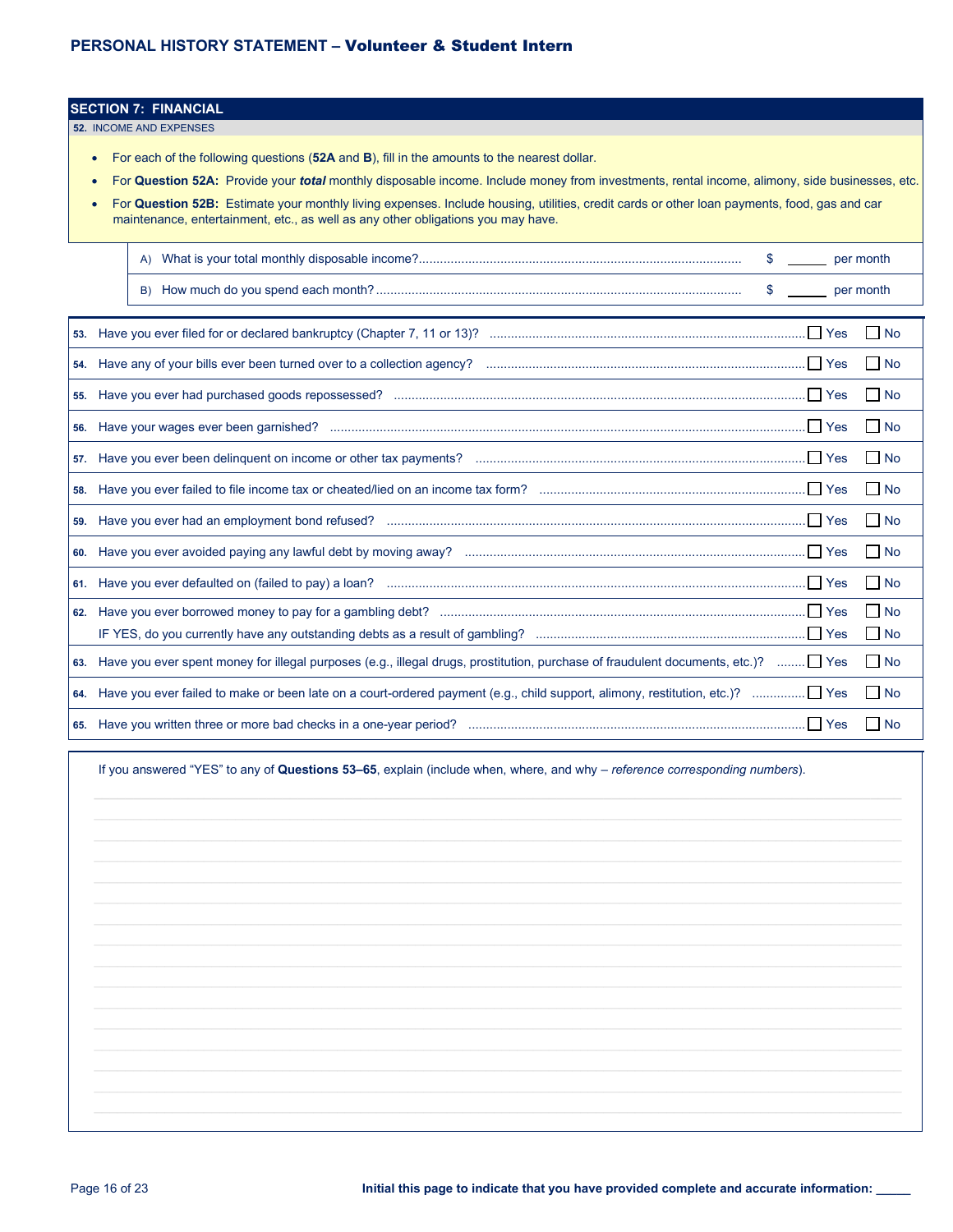|      | <b>SECTION 8: LEGAL</b>                                                                                                                                                                                                                                                                                                                                                                                                                                                                                                                                                                                           |                       |                               |  |  |  |  |  |  |  |  |
|------|-------------------------------------------------------------------------------------------------------------------------------------------------------------------------------------------------------------------------------------------------------------------------------------------------------------------------------------------------------------------------------------------------------------------------------------------------------------------------------------------------------------------------------------------------------------------------------------------------------------------|-----------------------|-------------------------------|--|--|--|--|--|--|--|--|
|      | <b>Disclosure of Arrests and Convictions</b>                                                                                                                                                                                                                                                                                                                                                                                                                                                                                                                                                                      |                       |                               |  |  |  |  |  |  |  |  |
|      | If you are applying for a dispatcher position at a criminal justice agency (as defined in Penal Code 13101), you are required to report<br>$\bullet$<br>detentions, arrests, and convictions (per Labor Code 432.7), except where sealed or expunged by law. If you are applying for a dispatcher<br>position at a non-criminal justice agency, you are not required to disclose arrests or detentions that did not result in a conviction. It is<br>recommended that you consult with an attorney if you have any questions regarding disclosure.<br>If more space is needed, continue your response on page 23. |                       |                               |  |  |  |  |  |  |  |  |
| 66.  | Have you ever been convicted of (and, for criminal justice agency applicants, detained by law enforcement for<br>investigation, arrested, indicted, or charged with) any misdemeanor or felony offense in this state or any other<br>– I No<br>IF YES, explain each incident:                                                                                                                                                                                                                                                                                                                                     |                       |                               |  |  |  |  |  |  |  |  |
|      | <b>CHARGE</b>                                                                                                                                                                                                                                                                                                                                                                                                                                                                                                                                                                                                     | APPROX DATE (MM/YYYY) | ARRESTING OR DETAINING AGENCY |  |  |  |  |  |  |  |  |
| 66.1 |                                                                                                                                                                                                                                                                                                                                                                                                                                                                                                                                                                                                                   |                       |                               |  |  |  |  |  |  |  |  |
|      | <b>DISPOSITION OR PENALTY</b>                                                                                                                                                                                                                                                                                                                                                                                                                                                                                                                                                                                     |                       |                               |  |  |  |  |  |  |  |  |
| 66.2 | <b>CHARGE</b>                                                                                                                                                                                                                                                                                                                                                                                                                                                                                                                                                                                                     | APPROX DATE (MM/YYYY) | ARRESTING OR DETAINING AGENCY |  |  |  |  |  |  |  |  |
|      | <b>DISPOSITION OR PENALTY</b>                                                                                                                                                                                                                                                                                                                                                                                                                                                                                                                                                                                     |                       |                               |  |  |  |  |  |  |  |  |

#### *Supplemental disclosure information included on Page 23*

|                                                                                                                        | l IN <sub>o</sub>                                                                                                             |
|------------------------------------------------------------------------------------------------------------------------|-------------------------------------------------------------------------------------------------------------------------------|
| 68. Were you ever required to appear before a juvenile court for an act which would have been a crime if               |                                                                                                                               |
| 69. Have you ever been a party in a civil lawsuit (e.g., small claims actions, dissolutions, child custody, paternity, | II No                                                                                                                         |
|                                                                                                                        | l I No                                                                                                                        |
|                                                                                                                        | l INo                                                                                                                         |
|                                                                                                                        | ∣ I No                                                                                                                        |
| 73. Have you settled any civil suit in which you, your insurance company, or anyone else on your behalf was            |                                                                                                                               |
| 74. Have you ever fraudulently received welfare, unemployment compensation, workers' compensation, or other            |                                                                                                                               |
| 75. Have you ever been required to repay any welfare payments, unemployment compensation, or other state or            | $\overline{\phantom{a}}$ in No                                                                                                |
|                                                                                                                        |                                                                                                                               |
|                                                                                                                        | committed as an adult? (You may answer "no" if your juvenile record has been sealed or expunged by juvenile court.)  Yes ■ No |

If you answered "YES" to any of **Questions 67–76**, explain (include court case or document, dates, and circumstances – *reference corresponding numbers*). *If more space is needed, continue your response on page 23.*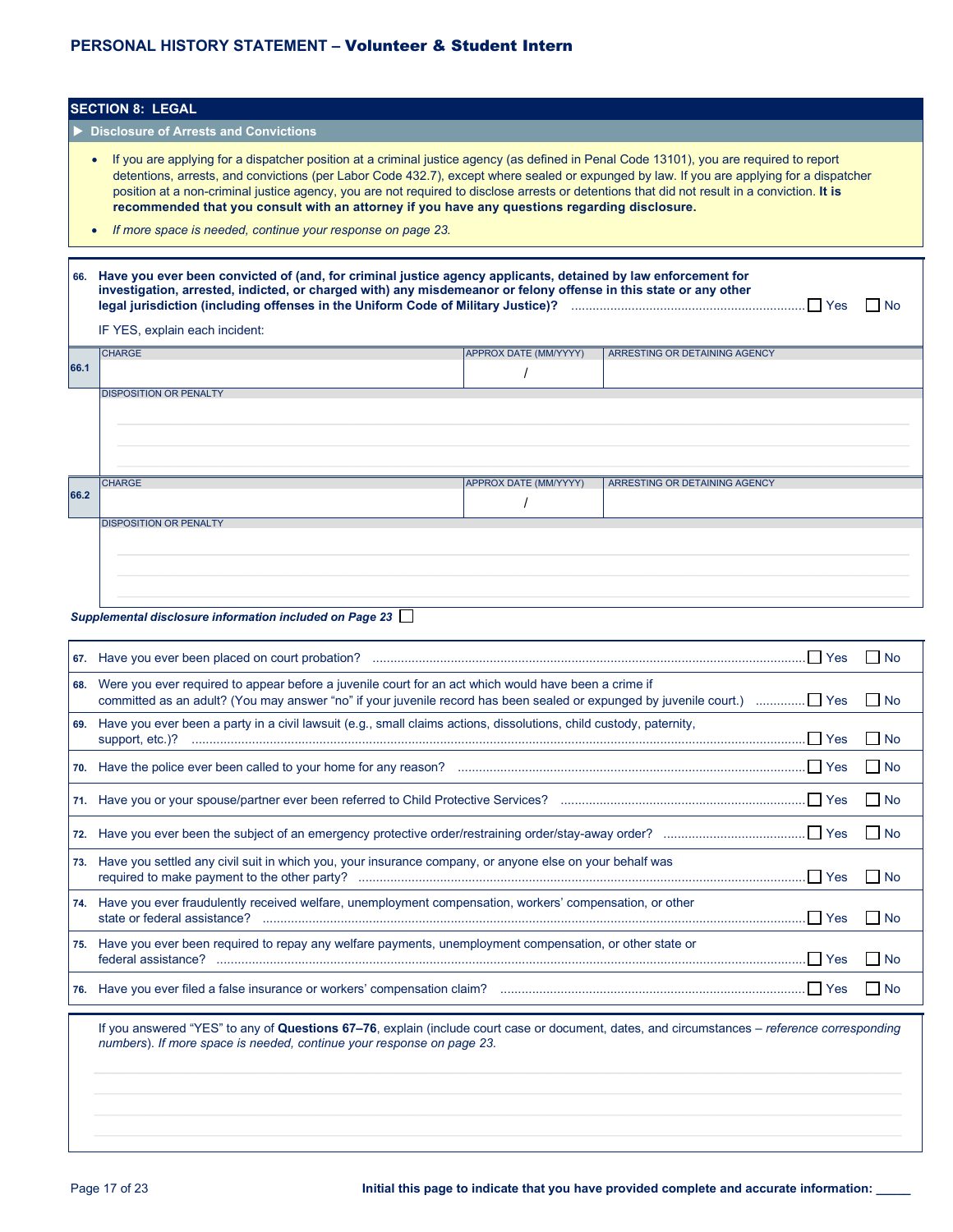| <b>SECTION 8: LEGAL continued</b>            |                                                                                                                                                                                                                          |           |  |  |  |  |
|----------------------------------------------|--------------------------------------------------------------------------------------------------------------------------------------------------------------------------------------------------------------------------|-----------|--|--|--|--|
| <b>Involvement in Criminal Acts - Part 1</b> |                                                                                                                                                                                                                          |           |  |  |  |  |
|                                              | 77. Have you committed any of the following acts within the past seven (7) years? (You do NOT have to report any acts committed prior to age 15.)                                                                        |           |  |  |  |  |
|                                              | You MUST include any acts committed at any time after you were first employed in law enforcement, including as a Police Explorer/<br>Police Cadet.                                                                       |           |  |  |  |  |
|                                              | NOTE: You may NOT withhold any information regarding your involvement in any of the following acts, even if federal or state law<br>relieved you from reporting the detention, arrest, or conviction that arose from it. |           |  |  |  |  |
| 77.1                                         |                                                                                                                                                                                                                          | $\Box$ No |  |  |  |  |
| 77.2                                         |                                                                                                                                                                                                                          | $\Box$ No |  |  |  |  |
| 77.3                                         |                                                                                                                                                                                                                          | $\Box$ No |  |  |  |  |
| 77.4                                         |                                                                                                                                                                                                                          | $\Box$ No |  |  |  |  |
| 77.5                                         |                                                                                                                                                                                                                          | $\Box$ No |  |  |  |  |
| 77.6                                         |                                                                                                                                                                                                                          | $\Box$ No |  |  |  |  |
| 77.7                                         |                                                                                                                                                                                                                          | $\Box$ No |  |  |  |  |
| 77.8                                         |                                                                                                                                                                                                                          | $\Box$ No |  |  |  |  |
| 77.9                                         |                                                                                                                                                                                                                          | $\Box$ No |  |  |  |  |
| 77.10                                        |                                                                                                                                                                                                                          | $\Box$ No |  |  |  |  |
| 77.11                                        |                                                                                                                                                                                                                          | $\Box$ No |  |  |  |  |
| 77.12                                        |                                                                                                                                                                                                                          | $\Box$ No |  |  |  |  |
| 77.13                                        |                                                                                                                                                                                                                          | $\Box$ No |  |  |  |  |
| 77.14                                        |                                                                                                                                                                                                                          | No        |  |  |  |  |
| 77.15                                        |                                                                                                                                                                                                                          | $\Box$ No |  |  |  |  |
| 77.16                                        | $\Box$ Yes                                                                                                                                                                                                               | $\Box$ No |  |  |  |  |
| 77.17                                        |                                                                                                                                                                                                                          | $\Box$ No |  |  |  |  |
| 77.18                                        | Peeping (including, but not limited to, looking through a window or opening with the intent to invade someone's privacy) ■ Yes                                                                                           | $\Box$ No |  |  |  |  |
| 77.19                                        |                                                                                                                                                                                                                          | $\Box$ No |  |  |  |  |
| 77.20                                        |                                                                                                                                                                                                                          | $\Box$ No |  |  |  |  |
| 77.21                                        |                                                                                                                                                                                                                          | $\Box$ No |  |  |  |  |
| 77.22                                        |                                                                                                                                                                                                                          | $\Box$ No |  |  |  |  |
| 77.23                                        |                                                                                                                                                                                                                          | $\Box$ No |  |  |  |  |
| 77.24                                        | . Yes                                                                                                                                                                                                                    | $\Box$ No |  |  |  |  |
| 77.25                                        |                                                                                                                                                                                                                          | $\Box$ No |  |  |  |  |
| 77.26                                        | $\Box$ Yes                                                                                                                                                                                                               | $\Box$ No |  |  |  |  |

Page 18 of 23 **Initial this page to indicate that you have provided complete and accurate information:**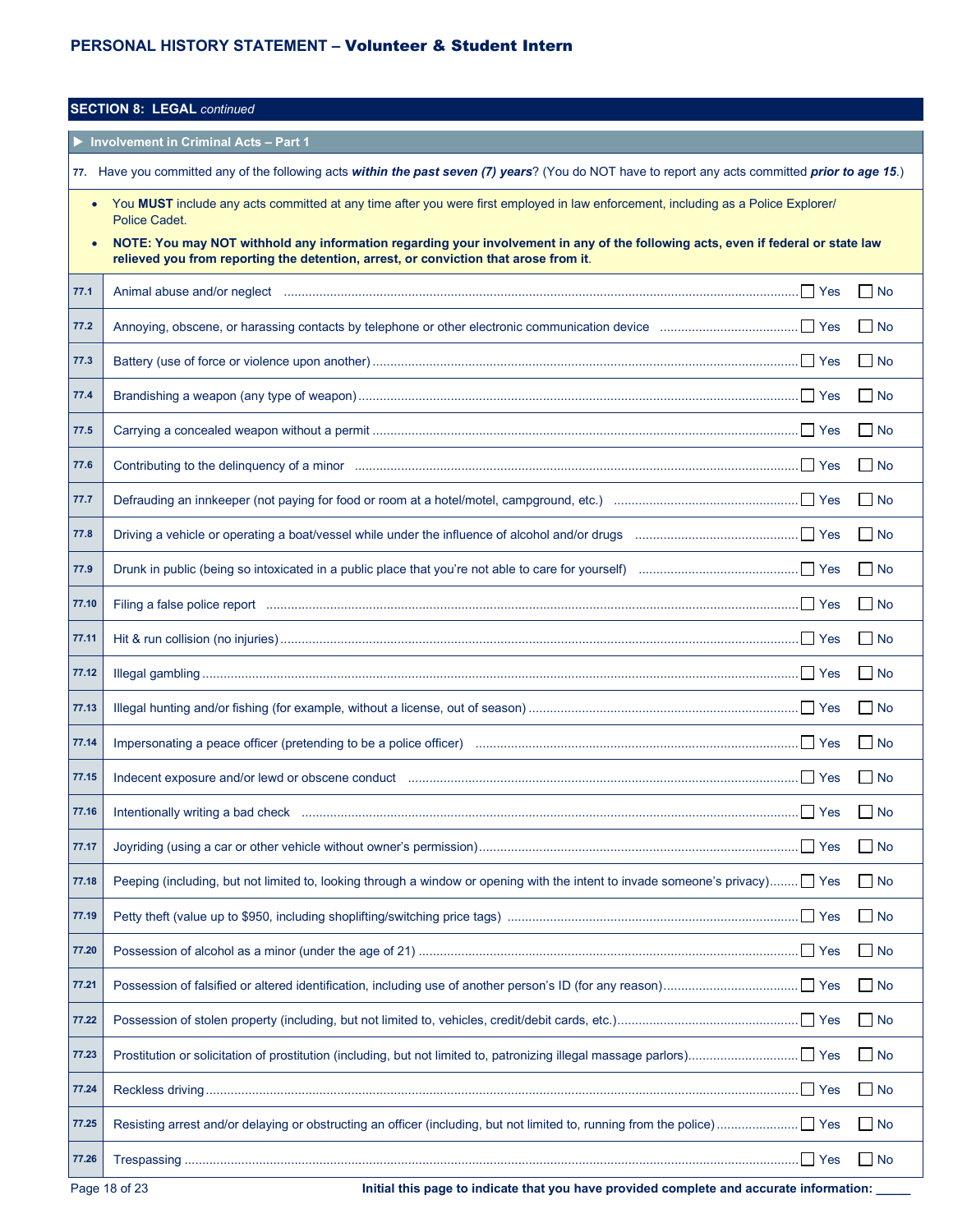| <b>SECTION 8: LEGAL continued</b> |                                                                                                                                                                                                                                                                                                  |  |  |  |  |
|-----------------------------------|--------------------------------------------------------------------------------------------------------------------------------------------------------------------------------------------------------------------------------------------------------------------------------------------------|--|--|--|--|
| 77.27                             | l No                                                                                                                                                                                                                                                                                             |  |  |  |  |
| 77.28                             | II Yes<br><b>No</b>                                                                                                                                                                                                                                                                              |  |  |  |  |
|                                   | If you answered "YES" to ANY of the item(s) in Question 77, fully explain circumstances, including dates, names of individuals involved,<br>and resolution. Reference the corresponding number (e.g., 77.5) for each explanation.<br>If more space is needed, continue your response on page 23. |  |  |  |  |
|                                   |                                                                                                                                                                                                                                                                                                  |  |  |  |  |

*Supplemental legal information included on Page 23*

**Involvement in Criminal Acts – Part 2**

**78.** *At any time in your life*, have you *EVER* committed any of the following acts*?*

**NOTE: You may NOT withhold any information regarding your involvement in any of the following acts, even if federal or state law relieved you from reporting the detention, arrest, or conviction that arose from it**.

| 78.1  |                                                                                                                                                                                                                                                                                                                                                                                                                                                                                            | No.               |
|-------|--------------------------------------------------------------------------------------------------------------------------------------------------------------------------------------------------------------------------------------------------------------------------------------------------------------------------------------------------------------------------------------------------------------------------------------------------------------------------------------------|-------------------|
| 78.2  | Assault with a deadly weapon (struck or threatened to strike someone with an instrument likely to cause great bodily<br>injury or death)                                                                                                                                                                                                                                                                                                                                                   | No.               |
| 78.3  |                                                                                                                                                                                                                                                                                                                                                                                                                                                                                            | No.               |
| 78.4  |                                                                                                                                                                                                                                                                                                                                                                                                                                                                                            | No                |
| 78.5  |                                                                                                                                                                                                                                                                                                                                                                                                                                                                                            | $\Box$ No         |
| 78.6  |                                                                                                                                                                                                                                                                                                                                                                                                                                                                                            | $\blacksquare$ No |
| 78.7  |                                                                                                                                                                                                                                                                                                                                                                                                                                                                                            | $\Box$ No         |
| 78.8  |                                                                                                                                                                                                                                                                                                                                                                                                                                                                                            | $\Box$ No         |
| 78.9  |                                                                                                                                                                                                                                                                                                                                                                                                                                                                                            | $\Box$ No         |
| 78.10 | $\blacksquare$ $\blacksquare$ $\blacksquare$ $\blacksquare$ $\blacksquare$ $\blacksquare$ $\blacksquare$ $\blacksquare$ $\blacksquare$ $\blacksquare$ $\blacksquare$ $\blacksquare$ $\blacksquare$ $\blacksquare$ $\blacksquare$ $\blacksquare$ $\blacksquare$ $\blacksquare$ $\blacksquare$ $\blacksquare$ $\blacksquare$ $\blacksquare$ $\blacksquare$ $\blacksquare$ $\blacksquare$ $\blacksquare$ $\blacksquare$ $\blacksquare$ $\blacksquare$ $\blacksquare$ $\blacksquare$ $\blacks$ | $\Box$ No         |
| 78.11 |                                                                                                                                                                                                                                                                                                                                                                                                                                                                                            | No.               |
| 78.12 |                                                                                                                                                                                                                                                                                                                                                                                                                                                                                            | $\Box$ No         |
| 78.13 |                                                                                                                                                                                                                                                                                                                                                                                                                                                                                            | $\Box$ No         |
| 78.14 |                                                                                                                                                                                                                                                                                                                                                                                                                                                                                            | $\Box$ No         |
| 78.15 |                                                                                                                                                                                                                                                                                                                                                                                                                                                                                            | $\Box$ No         |
| 78.16 |                                                                                                                                                                                                                                                                                                                                                                                                                                                                                            | $\Box$ No         |
| 78.17 |                                                                                                                                                                                                                                                                                                                                                                                                                                                                                            | $\Box$ No         |
| 78.18 |                                                                                                                                                                                                                                                                                                                                                                                                                                                                                            | $\Box$ No         |
| 78.19 | Possession of an explosive/destructive device measurement and contain the settlement of the settlement of the                                                                                                                                                                                                                                                                                                                                                                              | $\Box$ No         |
| 78.20 | Robbery (theft from another person using a weapon, force, or fear) manufactured manufactured and the Yes                                                                                                                                                                                                                                                                                                                                                                                   | $\Box$ No         |

Page 19 of 23 **Initial this page to indicate that you have provided complete and accurate information: \_\_\_\_\_**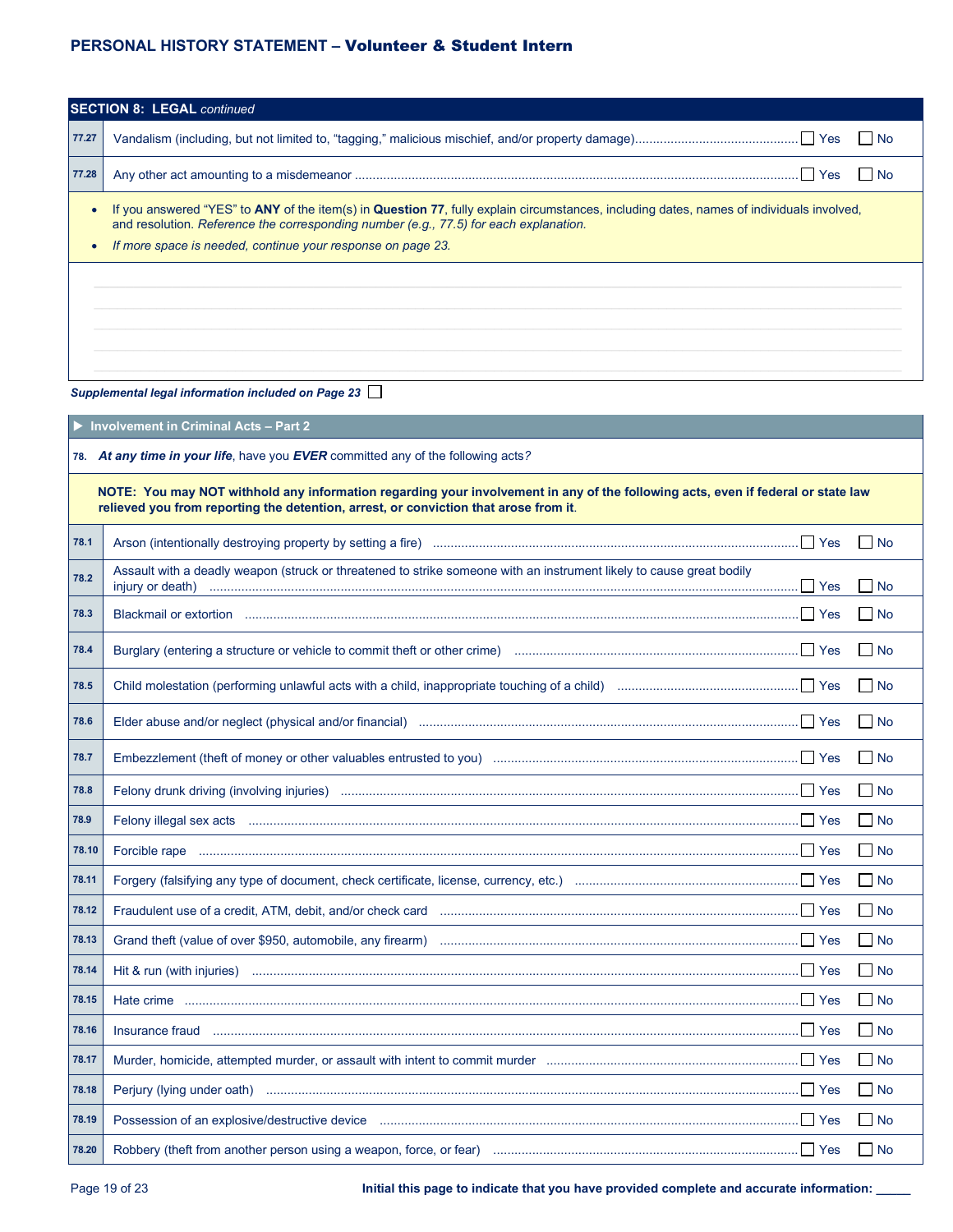| <b>SECTION 8: LEGAL continued</b>                                                                                                                                                                                                                                                                                                                                                                                                                                                                                                                                                                                                                                                                                                                                                                                                                                                                                                                  |                                                                                                                                                                                                                                                                                                                                                                                                                                                                                                               |  |  |  |  |  |  |
|----------------------------------------------------------------------------------------------------------------------------------------------------------------------------------------------------------------------------------------------------------------------------------------------------------------------------------------------------------------------------------------------------------------------------------------------------------------------------------------------------------------------------------------------------------------------------------------------------------------------------------------------------------------------------------------------------------------------------------------------------------------------------------------------------------------------------------------------------------------------------------------------------------------------------------------------------|---------------------------------------------------------------------------------------------------------------------------------------------------------------------------------------------------------------------------------------------------------------------------------------------------------------------------------------------------------------------------------------------------------------------------------------------------------------------------------------------------------------|--|--|--|--|--|--|
| 78.21                                                                                                                                                                                                                                                                                                                                                                                                                                                                                                                                                                                                                                                                                                                                                                                                                                                                                                                                              | l No                                                                                                                                                                                                                                                                                                                                                                                                                                                                                                          |  |  |  |  |  |  |
| 78.22                                                                                                                                                                                                                                                                                                                                                                                                                                                                                                                                                                                                                                                                                                                                                                                                                                                                                                                                              | $\Box$ No                                                                                                                                                                                                                                                                                                                                                                                                                                                                                                     |  |  |  |  |  |  |
| 78.23                                                                                                                                                                                                                                                                                                                                                                                                                                                                                                                                                                                                                                                                                                                                                                                                                                                                                                                                              | $\Box$ No                                                                                                                                                                                                                                                                                                                                                                                                                                                                                                     |  |  |  |  |  |  |
| 78.24                                                                                                                                                                                                                                                                                                                                                                                                                                                                                                                                                                                                                                                                                                                                                                                                                                                                                                                                              | $\Box$ No<br>Any other act amounting to a felony measurement and the set of the state of the state of the Stevens and Test                                                                                                                                                                                                                                                                                                                                                                                    |  |  |  |  |  |  |
|                                                                                                                                                                                                                                                                                                                                                                                                                                                                                                                                                                                                                                                                                                                                                                                                                                                                                                                                                    | If you answered "YES" to ANY of the item(s) in Question 78, fully explain circumstances, including dates, names of individuals involved,<br>$\bullet$<br>and resolution. Reference the corresponding number (e.g., 78.3) for each explanation<br>If more space is needed, continue your response on page 23.                                                                                                                                                                                                  |  |  |  |  |  |  |
|                                                                                                                                                                                                                                                                                                                                                                                                                                                                                                                                                                                                                                                                                                                                                                                                                                                                                                                                                    | Supplemental legal information included on Page 23                                                                                                                                                                                                                                                                                                                                                                                                                                                            |  |  |  |  |  |  |
| <b>Illegal Use of Drugs</b><br>For the purpose of responding to the following questions, "illegal drugs" include the unauthorized or illegal use of prescription medications<br>or over-the-counter drugs; it also includes the illegal use of any other substance for the purpose of getting "high."<br>Your responses should include — but not be limited to — your use of any of the following:<br>Amphetamines / Methamphetamines (Uppers, Speed, Crank, etc)<br>• Marijuana (with or without a prescription)<br><b>Barbiturates (Downers)</b><br>Mescaline<br>▶<br>Cocaine / Crack Cocaine<br>$\blacktriangleright$ Morphine<br>PCP / Angel Dust<br>Designer Drugs (Ecstasy, Synthetic Heroin, etc.)<br>GHB (Date Rape Drug)<br>Quaaludes<br>Hallucinogens (Peyote, LSD, Mushrooms)<br>$\triangleright$ Steroids<br>Hashish / Hashish Oil<br>Tetrahydrocannabinal (THC)<br>Glue, paint, or any substance containing toluene<br>Heroin / Opium |                                                                                                                                                                                                                                                                                                                                                                                                                                                                                                               |  |  |  |  |  |  |
|                                                                                                                                                                                                                                                                                                                                                                                                                                                                                                                                                                                                                                                                                                                                                                                                                                                                                                                                                    | l No<br>IF YES, give details including drug(s) used, most recent date used, and circumstances:<br>80. Prior to the past six months:<br>I have never used any drug recreationally.<br>I have tried or used one or more drugs, but only under limited circumstances (for example, experimentation, at parties, concerts, special<br>events, etc.)<br>IF YOU CHECKED BOX 2, give details including drug(s) used, most recent date used, and circumstances:                                                       |  |  |  |  |  |  |
|                                                                                                                                                                                                                                                                                                                                                                                                                                                                                                                                                                                                                                                                                                                                                                                                                                                                                                                                                    | 81. Have you EVER engaged in any of the activities listed below involving drugs, narcotics or illegal substances, including marijuana and/or prescription<br>drugs without a prescription?<br>$\blacksquare$ Yes<br>$\Box$ No If YES, indicate which activities (mark all that apply):<br>Sold<br>Manufactured<br>Purchased<br>Furnished<br><b>Cultivated</b><br>Carried or Held for Another<br>IF ANY ITEM IS CHECKED, give details including drug(s) involved, over what time period(s), and circumstances. |  |  |  |  |  |  |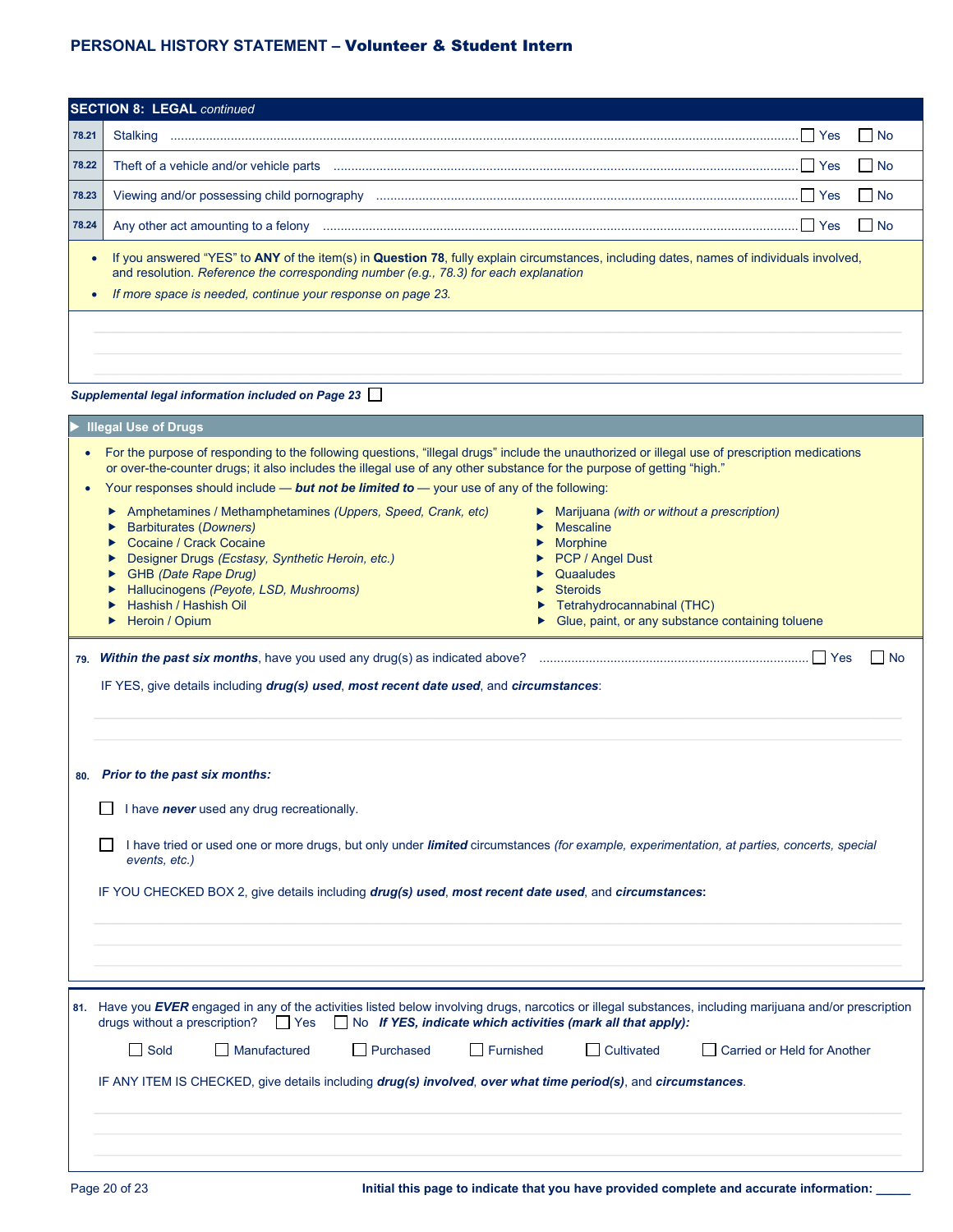# **PERSONAL HISTORY STATEMENT –** Public Safety Dispatcher

| During the <b>past five years</b> , have you associated with friends, acquaintances, housemates, or family members who<br>IF YES, explain: | - I No                                            |
|--------------------------------------------------------------------------------------------------------------------------------------------|---------------------------------------------------|
|                                                                                                                                            |                                                   |
|                                                                                                                                            |                                                   |
|                                                                                                                                            |                                                   |
|                                                                                                                                            |                                                   |
|                                                                                                                                            |                                                   |
|                                                                                                                                            |                                                   |
|                                                                                                                                            |                                                   |
|                                                                                                                                            | Supplemental drug information included on Page 23 |

| <b>SECTION 9: MOTOR VEHICLE INFORMATION</b>               |                                                                                |                              |                                      |  |  |
|-----------------------------------------------------------|--------------------------------------------------------------------------------|------------------------------|--------------------------------------|--|--|
| 83. Current Driver's License:                             |                                                                                |                              |                                      |  |  |
| STATE OF ISSUE                                            | <b>LICENSE NUMBER</b>                                                          | EXPIRATION DATE (MM/DD/YYYY) | NAME UNDER WHICH LICENSE WAS GRANTED |  |  |
|                                                           |                                                                                |                              |                                      |  |  |
|                                                           | 84. List other states where you have been licensed to operate a motor vehicle: |                              |                                      |  |  |
| STATE OF ISSUE                                            | LICENSE NUMBER (IF KNOWN)                                                      | <b>TYPE OF LICENSE</b>       | NAME UNDER WHICH LICENSE WAS GRANTED |  |  |
|                                                           |                                                                                |                              |                                      |  |  |
|                                                           |                                                                                |                              |                                      |  |  |
|                                                           |                                                                                |                              |                                      |  |  |
| l No                                                      |                                                                                |                              |                                      |  |  |
| IF YES, explain (include when, where, and circumstances): |                                                                                |                              |                                      |  |  |
|                                                           |                                                                                |                              |                                      |  |  |
|                                                           |                                                                                |                              |                                      |  |  |
|                                                           |                                                                                |                              |                                      |  |  |
|                                                           |                                                                                |                              |                                      |  |  |
|                                                           |                                                                                |                              | .l I Yes<br>l No                     |  |  |
| IF YES, explain (include when, where, and circumstances): |                                                                                |                              |                                      |  |  |
|                                                           |                                                                                |                              |                                      |  |  |
|                                                           |                                                                                |                              |                                      |  |  |
|                                                           |                                                                                |                              |                                      |  |  |
|                                                           |                                                                                |                              |                                      |  |  |

|      | 87. Have you received any traffic citations, excluding parking citations, within the past seven years. [2015] No If YES, give details below. |       |                     |                          |              |                |                  |
|------|----------------------------------------------------------------------------------------------------------------------------------------------|-------|---------------------|--------------------------|--------------|----------------|------------------|
|      | NATURE OF VIOLATION                                                                                                                          |       |                     | <b>LOCATION (STREET)</b> |              | <b>CITY</b>    | <b>STATE</b>     |
| 87.1 |                                                                                                                                              |       |                     |                          |              |                |                  |
|      | <b>DATE VIOLATION OCCURRED</b>                                                                                                               |       | <b>ACTION TAKEN</b> |                          |              |                |                  |
|      | Month:                                                                                                                                       | Year: |                     | Not Guilty               | <b>Fined</b> | Traffic School | <b>Dismissed</b> |
|      | <b>NATURE OF VIOLATION</b>                                                                                                                   |       |                     | <b>LOCATION (STREET)</b> |              | <b>CITY</b>    | <b>STATE</b>     |
| 87.2 |                                                                                                                                              |       |                     |                          |              |                |                  |
|      | DATE VIOLATION OCCURRED                                                                                                                      |       | <b>ACTION TAKEN</b> |                          |              |                |                  |
|      | Month:                                                                                                                                       | Year: |                     | Not Guilty               | <b>Fined</b> | Traffic School | <b>Dismissed</b> |

Page 21 of 23 **Initial this page to indicate that you have provided complete and accurate information:**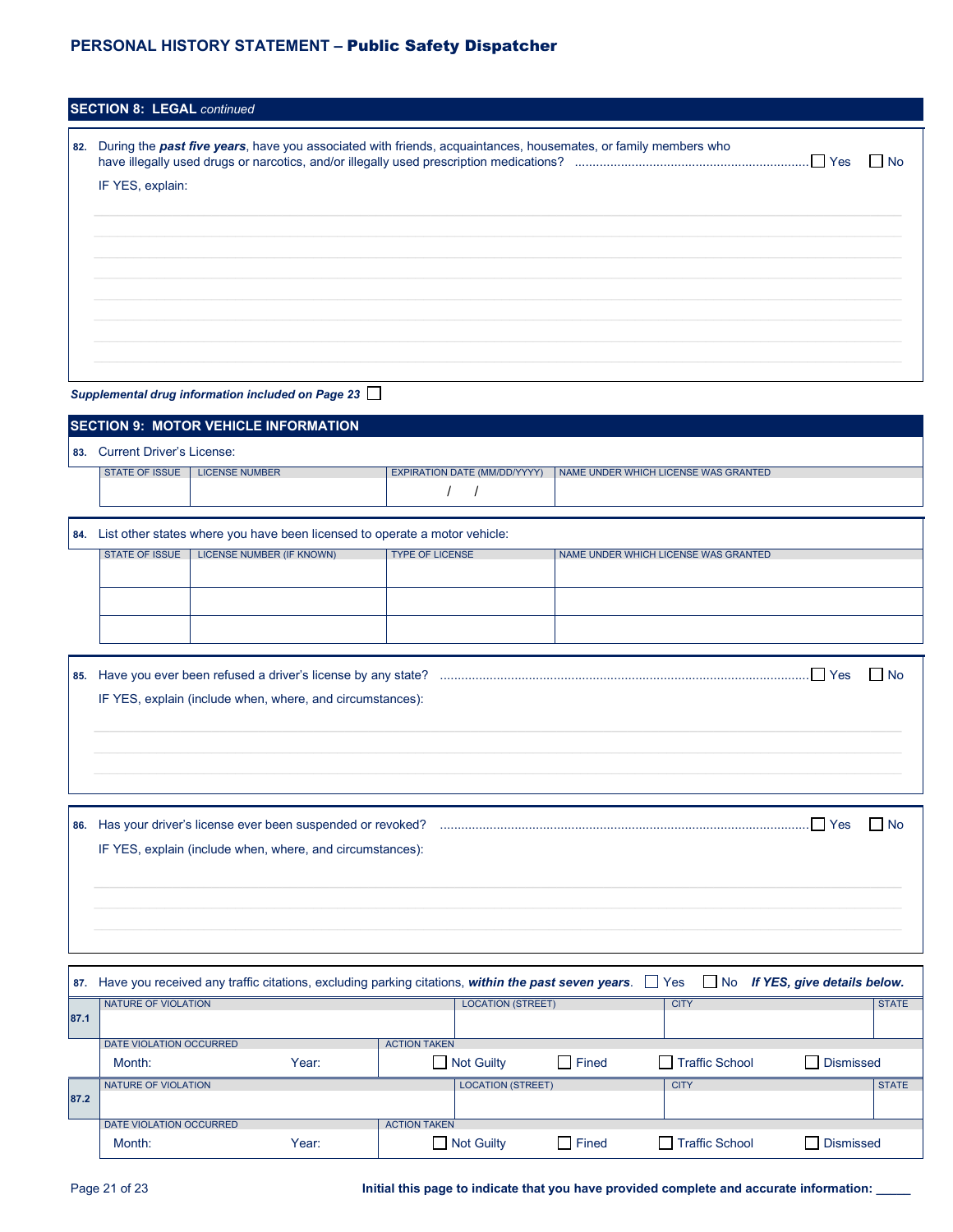| <b>SECTION 9: MOTOR VEHICLE INFORMATION</b>                                                                                                       |                            |  |  |  |  |  |
|---------------------------------------------------------------------------------------------------------------------------------------------------|----------------------------|--|--|--|--|--|
| 88. Has a traffic citation ever resulted in a warrant or caused your driver's license to be withheld due to the following (check all that apply): |                            |  |  |  |  |  |
|                                                                                                                                                   |                            |  |  |  |  |  |
| Failed to Complete Traffic School<br>Failed to Pay the Required Fine<br>$\Box$ Failed to Appear                                                   |                            |  |  |  |  |  |
| IF CHECKED, explain circumstances:                                                                                                                |                            |  |  |  |  |  |
|                                                                                                                                                   |                            |  |  |  |  |  |
|                                                                                                                                                   |                            |  |  |  |  |  |
|                                                                                                                                                   |                            |  |  |  |  |  |
| Supplemental motor vehicle information included on Page 23                                                                                        |                            |  |  |  |  |  |
|                                                                                                                                                   | $\Box$ Yes<br>$\vert$   No |  |  |  |  |  |
| IF YES, GIVE REASON<br>FROM (MM/YYYY)                                                                                                             | TO (MM/YYYY)               |  |  |  |  |  |
|                                                                                                                                                   |                            |  |  |  |  |  |
|                                                                                                                                                   | I No                       |  |  |  |  |  |
| IF YES, GIVE REASON                                                                                                                               | DATE (MM/YYYY)             |  |  |  |  |  |
|                                                                                                                                                   |                            |  |  |  |  |  |
| <b>INSURANCE COMPANY</b>                                                                                                                          |                            |  |  |  |  |  |
|                                                                                                                                                   |                            |  |  |  |  |  |
| Use this space for additional information you would like to include regarding your driving record.                                                |                            |  |  |  |  |  |
| $\bullet$                                                                                                                                         |                            |  |  |  |  |  |
|                                                                                                                                                   |                            |  |  |  |  |  |
|                                                                                                                                                   |                            |  |  |  |  |  |
|                                                                                                                                                   |                            |  |  |  |  |  |
| Supplemental motor vehicle information included on Page 23                                                                                        |                            |  |  |  |  |  |
| <b>SECTION 10: OTHER TOPICS</b>                                                                                                                   |                            |  |  |  |  |  |
|                                                                                                                                                   | l No                       |  |  |  |  |  |
| 92. Are you now, or have you ever been, a member or associate of a criminal enterprise, street gang, or any other group                           |                            |  |  |  |  |  |
| that advocates violence against individuals because of their race, religion, political affiliation, ethnic origin, nationality,                   |                            |  |  |  |  |  |
|                                                                                                                                                   | l No                       |  |  |  |  |  |
| Other than in self-defense, have you ever used force or violence against another person with whom you have had a dating,<br>93.                   | $\Box$ Yes<br><b>No</b>    |  |  |  |  |  |
| 94.                                                                                                                                               | $\Box$ No                  |  |  |  |  |  |
| Do you have, or have you ever had, a tattoo signifying membership in, or affiliation with, a criminal enterprise, street gang,<br>95.             |                            |  |  |  |  |  |
| or any other group that advocates violence against individuals because of their race, religion, political affiliation, ethnic                     | $\Box$ No<br>  Yes         |  |  |  |  |  |
| If you answered "YES" to any of Questions 91-95, give details including dates and circumstances – reference corresponding numbers).               |                            |  |  |  |  |  |
|                                                                                                                                                   |                            |  |  |  |  |  |
|                                                                                                                                                   |                            |  |  |  |  |  |
|                                                                                                                                                   |                            |  |  |  |  |  |
|                                                                                                                                                   |                            |  |  |  |  |  |
| Supplemental other topics information included on Page 23                                                                                         |                            |  |  |  |  |  |
| <b>SECTION 11: CERTIFICATION</b>                                                                                                                  |                            |  |  |  |  |  |

**96.** *I hereby certify that I have personally completed and initialed each page of this form and any attached supplemental page(s), and that all statements made are true and complete to the best of my knowledge and belief. I understand that any misstatement of material fact may subject me to disqualification; or, if I have been appointed, may disqualify me from continued employment.*

**Signature in Full: Date:**

**Use the following page to continue your responses, if/as appropriate. Be sure to review all responses carefully and provide additional information, as necessary. Reference corresponding question/item numbers.**

Page 22 of 23 **Initial this page to indicate that you have provided complete and accurate information: \_\_\_\_\_**